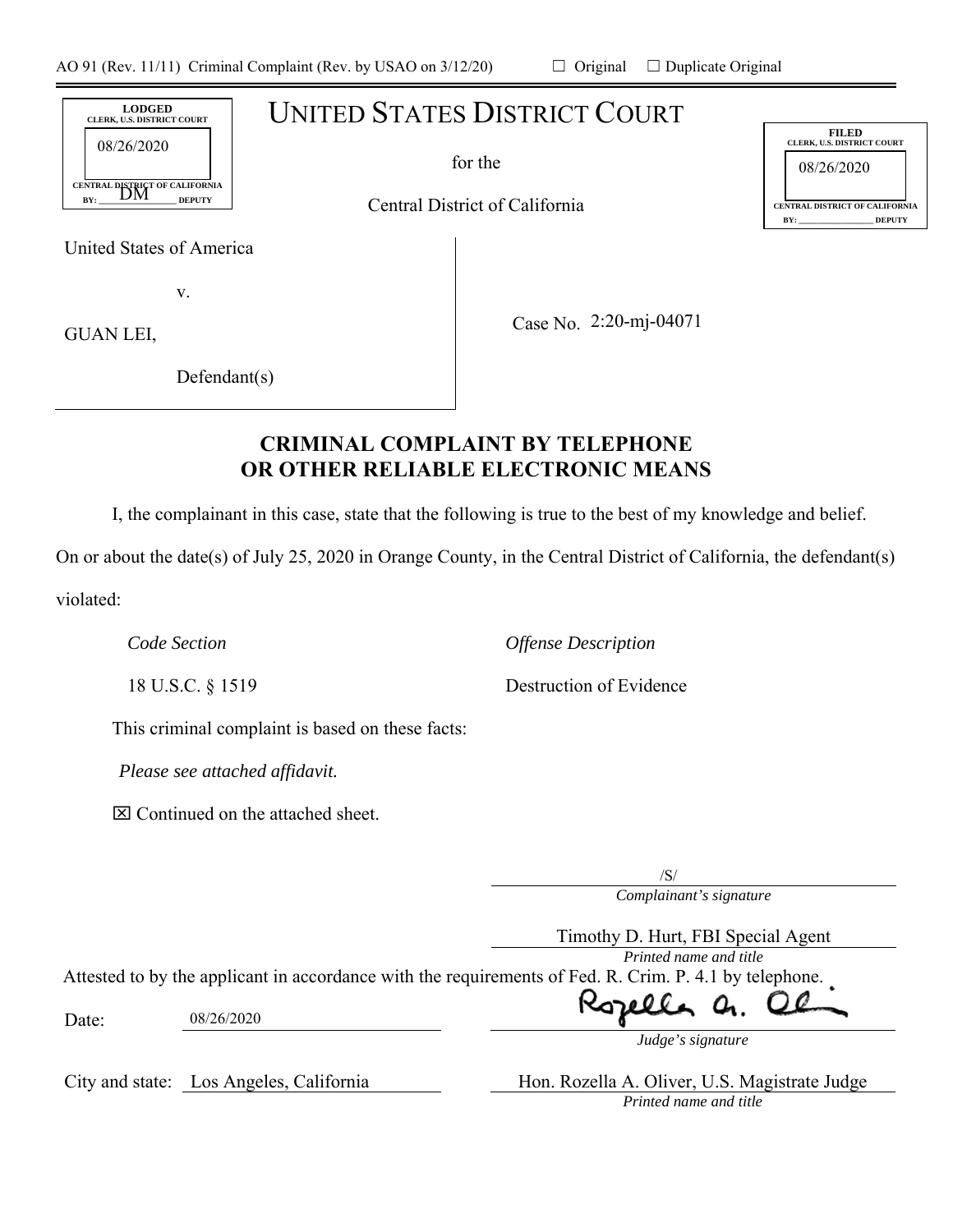#### **AFFIDAVIT**

I, TIMOTHY D. HURT, being duly sworn, declare and state as follows:

#### **I. INTRODUCTION**

1. I am a Special Agent with the Federal Bureau of Investigation ("FBI") and have been so employed since 2016. I am currently assigned to the Los Angeles Field Office. I have been involved in investigating, among other violations, visa fraud, the destruction of evidence, conspiracy, the theft of trade secrets, the illegal export of dual-use items (meaning items that have both military and commercial applications) and strategic technology commodities from the United States, and the illegal export of defense articles and other technology. I attended 21 weeks of New Agent Training at the FBI Academy in Quantico, Virginia. I have also received training in identifying the techniques, methods, and procedures used by foreign governments, groups, organizations, companies, and individuals to engage in visa fraud, destroy evidence, and attempt to export items and information in violation of United States export laws. As an FBI agent, I have also received both formal and informal training concerning foreign militaries and their organization, to include the People's Liberation Army ("PLA") of the People's Republic of China ("PRC"), as well as training in the examination of digital devices and digital device networks. Before joining the FBI, I collectively served for four years in the United States Air Force and United States Air Force National Guard.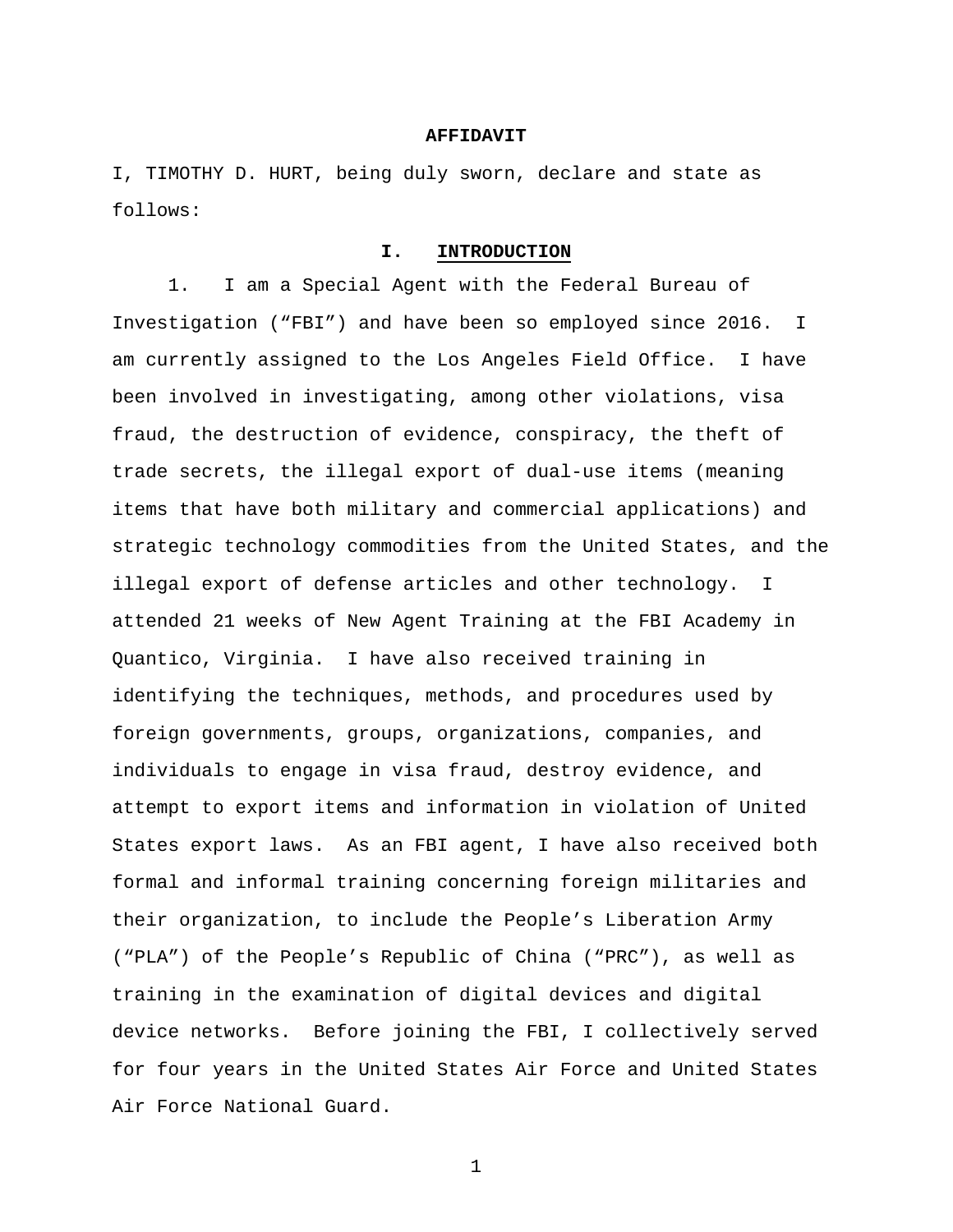#### **II. PURPOSE OF AFFIDAVIT**

2. This affidavit is made in support of a criminal complaint against GUAN LEI ("GUAN") for a violation of 18 U.S.C. § 1519 (Destruction of Evidence).

3. The facts set forth in this affidavit are based upon my personal observations, my training and experience, and information obtained from other agents, witnesses, and opensource online resources. This affidavit is intended to show merely that there is sufficient probable cause for the requested warrant and does not purport to set forth all of my knowledge of or investigation into this matter. Unless specifically indicated otherwise, all conversations and statements described in this affidavit are related in substance and in part only and all dates and times are approximate.

### **III. SUMMARY OF PROBABLE CAUSE**

4. In July of 2020, the FBI began investigating GUAN in connection with visa fraud and the possible transfer of sensitive software or technical data from the University of California, Los Angeles ("UCLA") to high-ranking PRC military officers and the PRC's National University of Defense Technology ("NUDT"), an entity suspected of procuring U.S.-origin items to develop supercomputers with nuclear explosive applications.

5. During the federal investigation, GUAN – an NUDT student from the PRC conducting research at UCLA on a  $J-1$  visa<sup>1</sup> -

Ĩ.

<sup>&</sup>lt;sup>1</sup> Based on my review of the U.S. Citizenship and Immigration Services website, I know that a J-1 classification (exchange visitors) is authorized for those who intend to participate in an approved program for the purpose of teaching, instructing or lecturing, studying, observing, conducting research, consulting,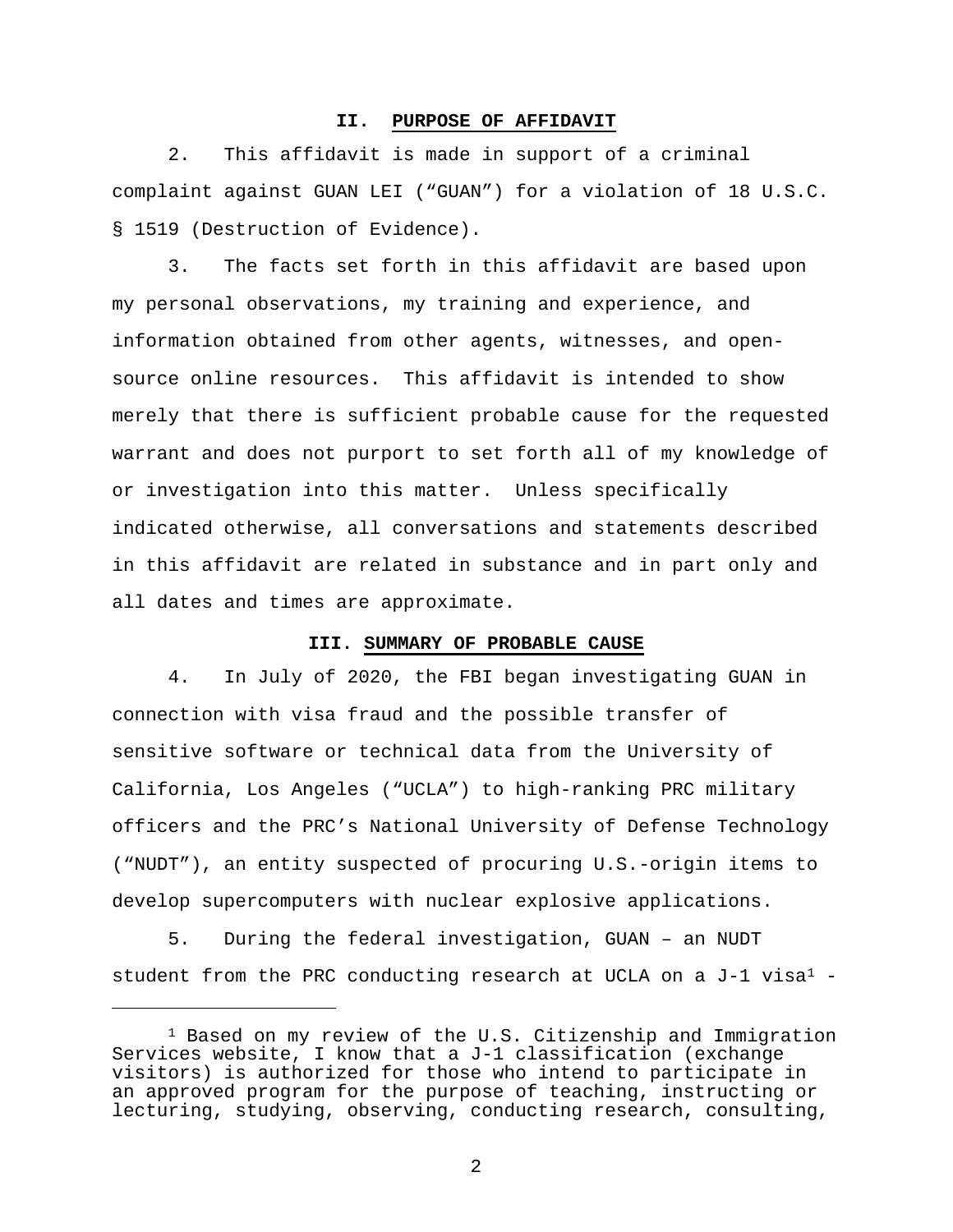appears to have deliberately concealed digital storage drives from the FBI, falsely told U.S. Customs and Border Protection ("CBP") officers that he never contacted the PRC consulate while in the United States, and, several days after refusing the FBI's request to conduct an offsite search of his laptop, walked circuitously around his apartment building, reached into his sock, and threw a destroyed hard drive into a trash dumpster nearby. As detailed further below:

a. GUAN was a student at NUDT and originally came to Los Angeles to work as a researcher in UCLA's Department of Mathematics in 2018. On his student visa application, GUAN stated under oath that he never previously served in the military. When later questioned about serving in the PLA, however, GUAN told FBI personnel that he previously wore Chinese military uniforms and participated in military training (but continued to claim that he had not served in the military). GUAN also acknowledged that his faculty supervisors at NUDT were high-ranking Chinese military officers.

b. During an FBI interview on July 17, 2020, FBI personnel warned GUAN that he could not lie to federal law enforcement officers, and the FBI asked GUAN a series of questions about his visa application, NUDT, his potential affiliation with the PLA, his work at UCLA, as well as his

Ĩ.

demonstrating special skills, receiving training, or to receive graduate medical education or training. See https://www.uscis.gov/working-in-the-united-states/students-andexchange-visitors/exchange-visitors (last accessed Aug. 24, 2020).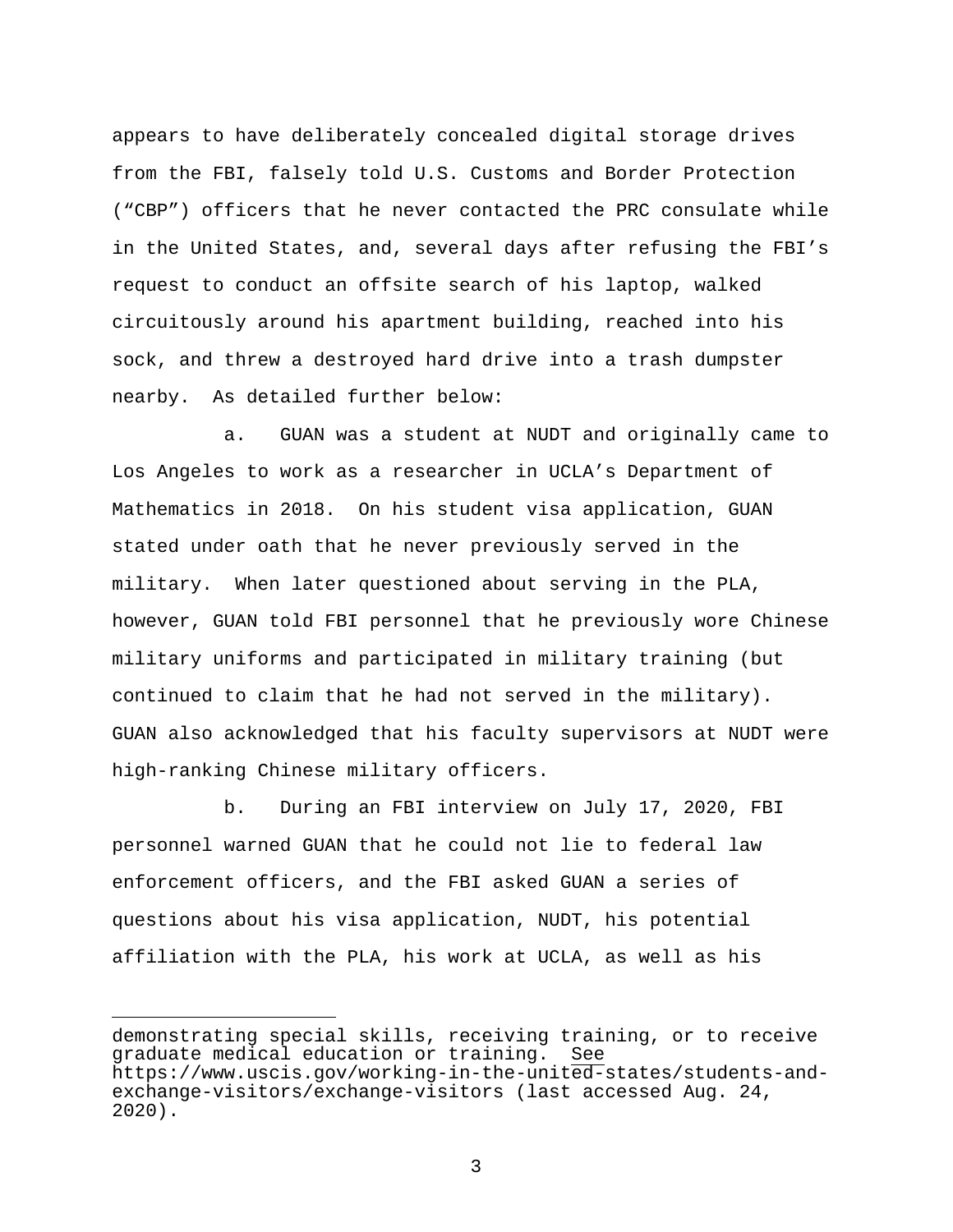computer, hard drives, and cell phones. In response to FBI questioning, GUAN indicated that apart from a Lenovo laptop, his iPhone, and his Huawei phone, he did not have any other hard drives or digital storage devices. On July 18, 2020, when asked specifically by FBI personnel whether he had any storage drives "anywhere else," GUAN responded "no[.]" GUAN consented to an on-site search of his laptop, but when the FBI asked for permission to take the laptop with them to conduct the search and bring it back the next day, GUAN refused.

c. Two days later, on July 19, GUAN attempted to board a flight from Los Angeles International Airport ("LAX") to China. CBP officers once again asked GUAN questions about the PLA, NUDT, and his electronic devices, including his laptop and his cell phone, and Homeland Security agents later informed GUAN that multiple federal agencies were interested in him. When asked by CBP whether GUAN ever had "contact" with "anyone" from the Chinese consulate during his stay in the United States, GUAN responded that he had not.

6. As detailed further below, GUAN's representations to federal law enforcement officers were false. Contrary to what GUAN told CBP officers on July 19, Google records show that GUAN repeatedly emailed the Chinese consulate throughout June and July. Moreover, GUAN destroyed evidence: On July 25, several days after GUAN lied to CBP officers and attempted to board a flight from Los Angeles to Xiamen, FBI employees witnessed GUAN throw an item in the trash dumpster outside his apartment that, upon further investigation, was a destroyed hard drive.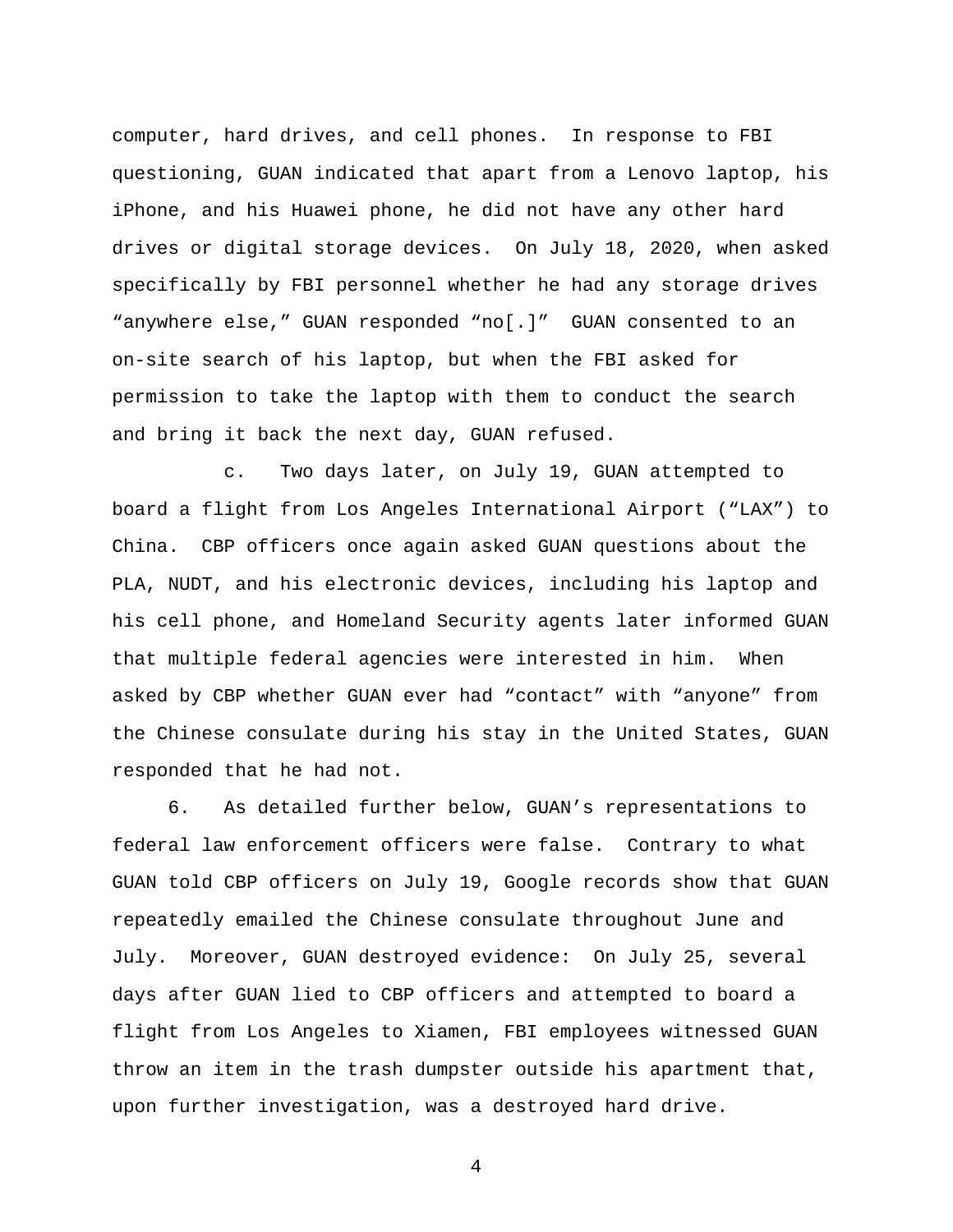#### **IV. STATUTORY BACKGROND**

### **A. Destruction of Evidence**

7. Title 18, United States Code, Section 1519 provides:

Whoever knowingly alters, destroys, mutilates, conceals, covers up, falsifies, or makes a false entry in any record, document, or tangible object with the intent to impede, obstruct, or influence the investigation or proper administration of any matter within the jurisdiction of any department or agency of the United States or any case filed under title 11, or in relation to or contemplation of any such matter or case, shall be fined under this title, imprisoned not more than 20 years, or both.

#### **V. BACKGROUND ON THE CHINESE SCHOLARSHIP COUNCIL**

8. Based on my training and experience and my review of U.S. State Department and media reports, I know the following:

a. The Chinese government established the Chinese Scholarship Council ("CSC") in 1996 as a non-profit institution affiliated with the PRC's Ministry of Education.

b. The CSC is responsible for the enrollment and administration of Chinese Government Scholarship programs and provides funding for both undergraduate and graduate students, as well as post-doctoral visiting scholars, to Chinese citizens wishing to study abroad and to foreign citizens wishing to study in China. CSC is financed mainly by the state's special appropriations or scholarship programs.

9. According to the U.S. Department of State,<sup>2</sup> the Chinese Communist Party ("CCP") exploits the open and transparent nature

Ĩ.

<sup>2</sup> https://www.state.gov/military-civil-fusion/ (last accessed Aug. 24, 2020).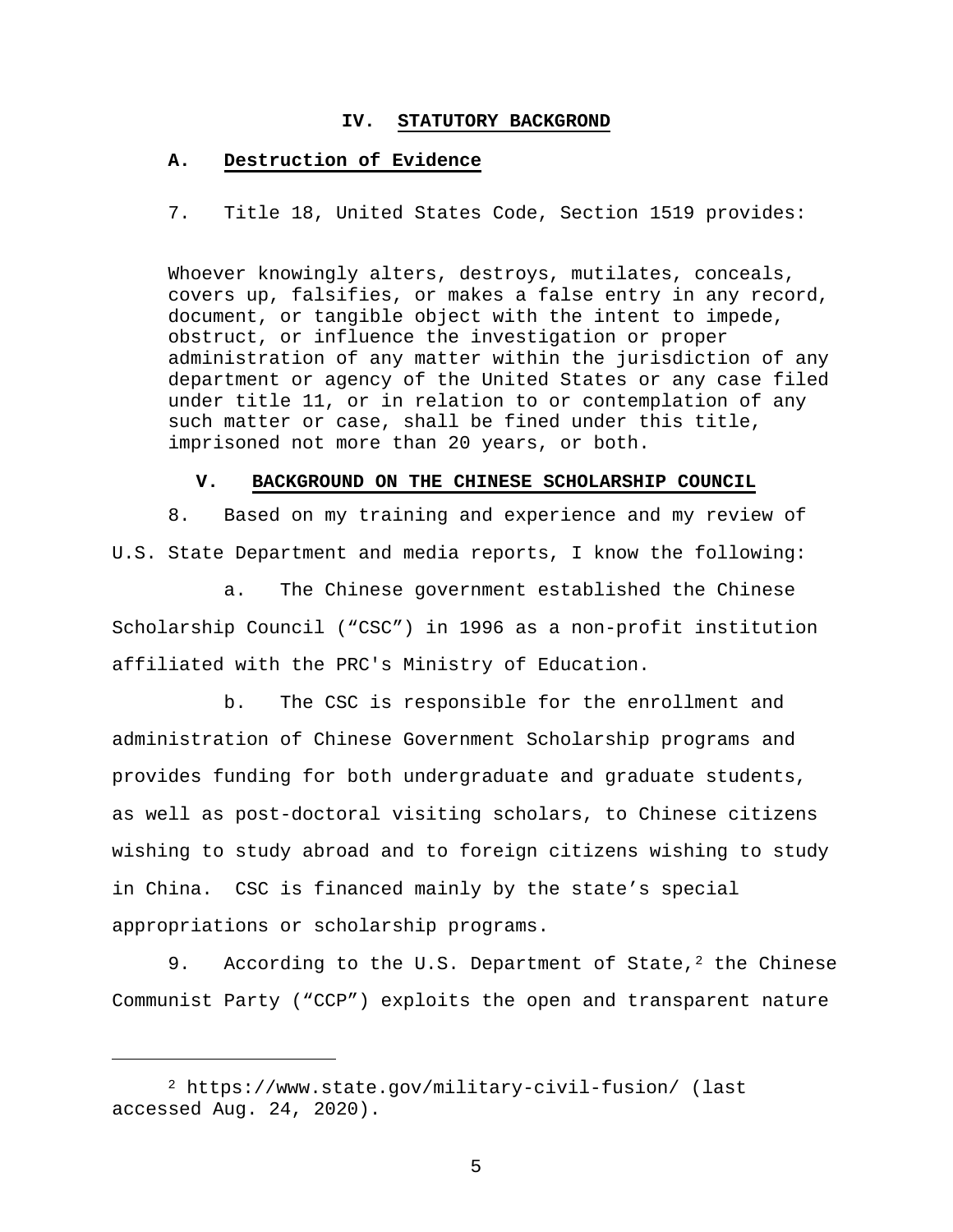of academic research institutions in the United States to bolster China's own military capabilities through bodies like the CSC, which requires academic scholarship recipients to report their overseas research to PRC diplomats.

#### **VI. CHINA'S NATIONAL UNIVERSITY OF DEFENSE TECHNOLOGY**

10. Based on my training and experience, I know that the PLA is the military arm of the CCP and the armed forces of the PRC. One of three schools the PLA uses to formulate military strategy, conduct research, and advance its military capabilities is the NUDT.

11. According to the Federal Register, NUDT was placed on the U.S. Department of Commerce's Entity List for nuclear nonproliferation reasons related to the use of NUDT's Tianhe 1 & 2 supercomputers.3 According to the Federal Register, "NUDT has used U.S.-origin multicores, boards, and (co)processors to produce the TianHe-1A and TianHe-2 supercomputers located at the National Supercomputing Centers in Changsha, Guangzhou, and Tianjin," and "[t]he TianHe-1A and TianHe-2 supercomputers are believed to be used in nuclear explosive activities as described

Ĩ.

<sup>&</sup>lt;sup>3</sup> The U.S. Department of Commerce, Bureau of Industry and Security publishes the names of certain foreign persons  $$ including businesses, research institutions, government and private organizations, individuals, and other types of legal persons - that are subject to specific license requirements for the export, reexport and/or transfer (in-country) of specified items. These persons comprise the Entity List, which is found at Supplement No. 4 to Part 744 of the Export Administration Regulations ("EAR"). The persons on the Entity List are subject to individual licensing requirements and policies supplemental to those found elsewhere in the EAR.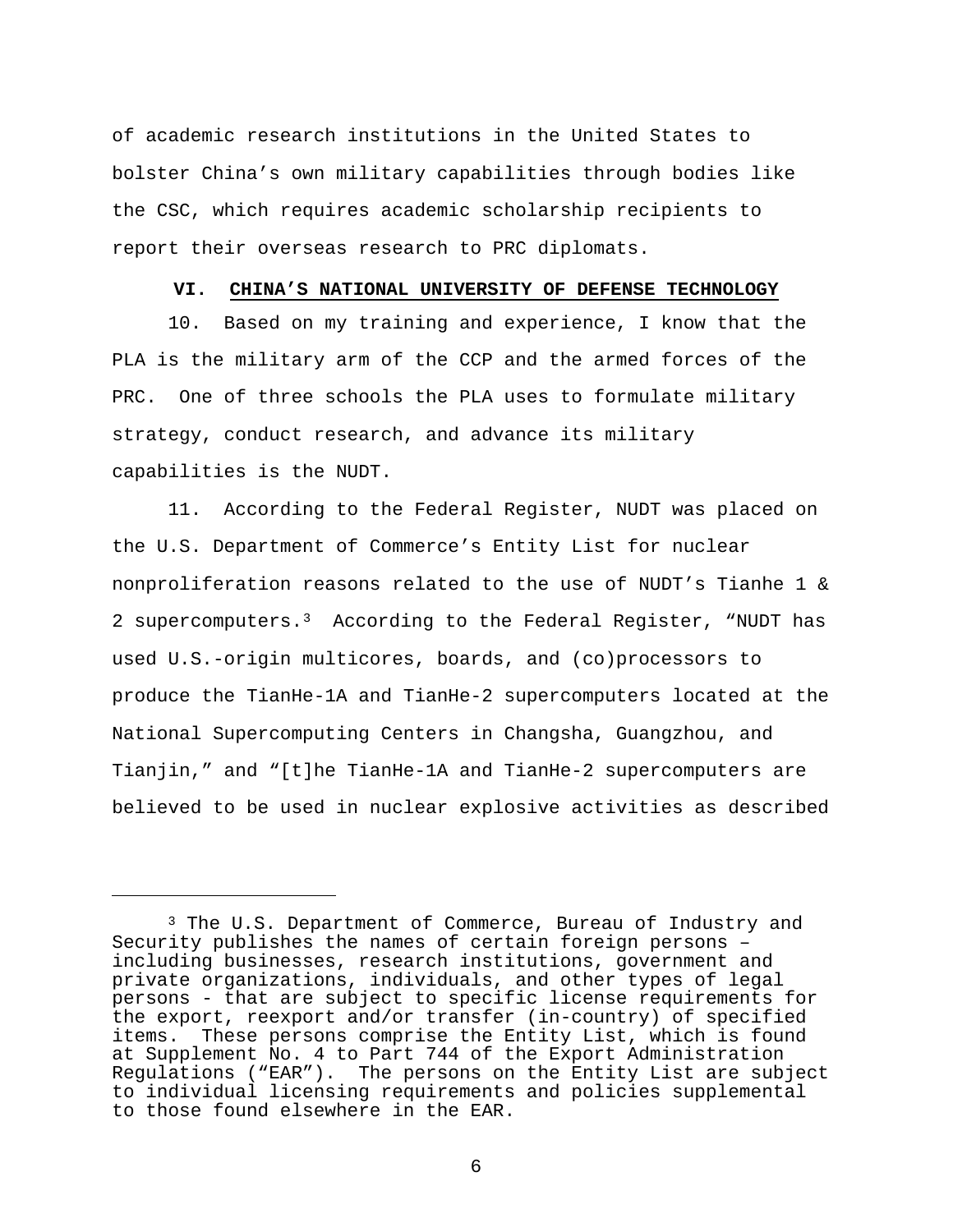in § 744.2(a) of the [Export Administration Regulations ("EAR")]." See 80 Fed. Reg. 8524 (February 18, 2015).

## **VII. STATEMENT OF PROBABLE CAUSE**

## **A. GUAN Denies Serving in the Chinese Military on His 2018 Visa Application**

12. Based on my review of U.S. Department of State records, I know that GUAN completed a digital J-1 U.S. visa application on August 14, 2018. In his visa application, GUAN stated that he was a student at NUDT in the PRC and claimed that he was applying for a U.S. visa in order study at UCLA's Department of Mathematics, and to collaborate with UCLA Professor 14 on an optimization algorithm and its application in machine learning. GUAN denied ever having served in the military, and he denied seeking to engage in espionage, sabotage, export control violations, or any other illegal activity while in the United States.

13. The visa application required GUAN to digitally certify that he had completed the application himself, that he read and understood the questions in the application, and the answers were true and correct to the best of his knowledge and belief. The application warned that all of GUAN's declarations were made under the penalty of perjury.

14. By clicking "Sign and Submit Application," GUAN certified that he understood that any willfully false or

Ĩ.

<sup>4</sup> The FBI knows the identity of and interviewed UCLA Professor 1, but his name is concealed here to protect his identity.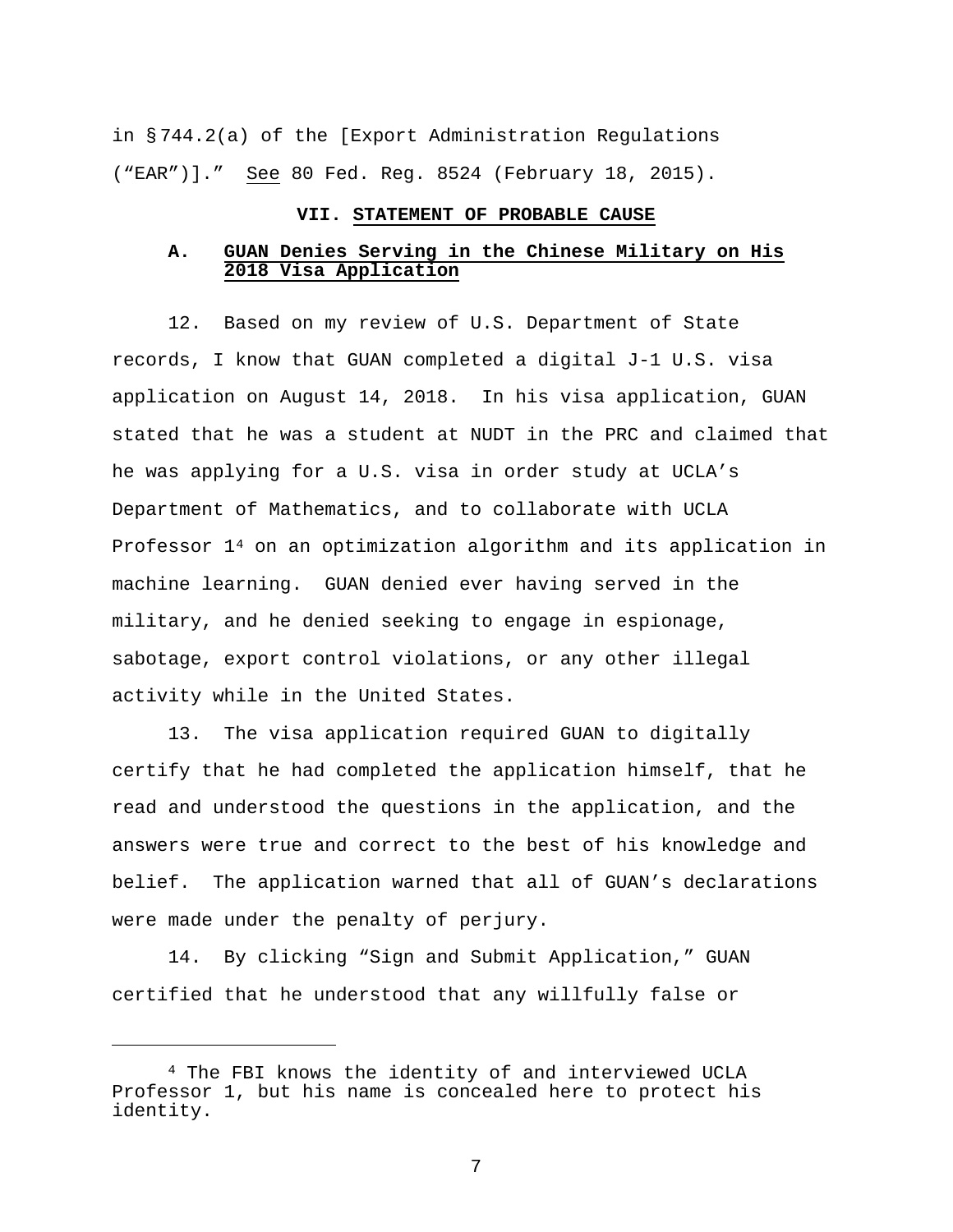misleading statement or willful concealment of a material fact within the application could subject him to permanent exclusion from the United States, as well as criminal prosecution and/or deportation.

## **B. GUAN Admits to Wearing a Military Uniform and Acknowledges that His Supervisors at NUDT are Senior Chinese Military Officials**

15. On July 17, 2020, GUAN agreed to a voluntary interview with FBI personnel at an apartment GUAN shared with his girlfriend, Z.Y., and their roommate, M.Z., in Irvine. During the interview, GUAN told me that between 2018 and 2020, he conducted research at UCLA's Department of Mathematics. According to GUAN, his advisor at UCLA was UCLA Professor 1, and GUAN used UCLA's Graphics Processing Unit ("GPU") machine to complete research on deep neural networks in a pipeline fashion, otherwise described as the simultaneous use of multiple GPU machines working together to increase efficiency.

16. GUAN stated that UCLA Professor 1 (who later told the FBI he was not alarmed by GUAN's activities and could not think of military or proprietary applications GUAN might have unlawfully accessed at UCLA) left UCLA to work for a Chinese multinational technology company about "six months" after GUAN arrived in the United States (i.e. sometime in 2019). GUAN also stated that he (GUAN) could access the UCLA GPU machine remotely.

17. I know based on my training and experience, as well as online electronics and academic publications, that GPU machines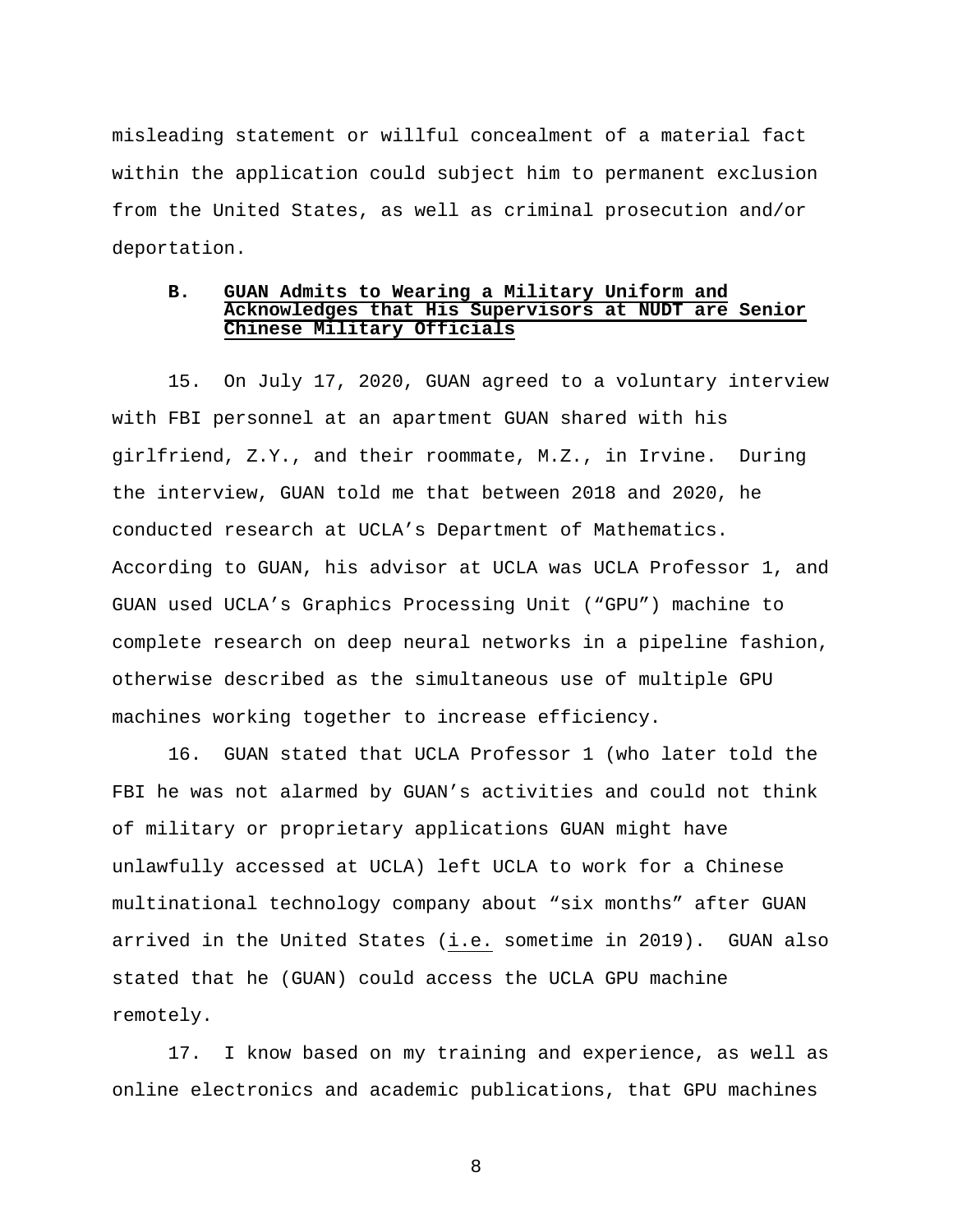have both military and non-military applications. For example, according to an online publication issued by Military & Aerospace Electronics,<sup>5</sup> GPU advancements are used in intelligence, surveillance, and reconnaissance applications, such as wide-area persistent surveillance, hyperspectral sensor fusion, improvised-explosive device detection, and synthetic aperture radar processing. According to a research paper from Iowa State University, GPU technology can also be used to validate the effectiveness of hypervelocity kinetic impact and nuclear subsurface explosions.6 GPU technology also has a variety of civilian uses, ranging from videogames to astronomy to medical imaging.

18. During my July 17 interview with GUAN, he claimed that there were two types of students at NUDT: "normal" students, and students who had to "obey" certain types of "arrangement[s]."7 When asked if he had to listen to instructions or orders, GUAN responded with, "No, we are two different types of people." GUAN claimed he was a normal student, that some other students had to wear uniforms, but GUAN

 $5S$ ee

Ĩ.

https://www.militaryaerospace.com/computers/article/14034425/emb edded-computer-graphics-processing-unit-gpu-sensor-processing.

<sup>6</sup> See GPU-Accelerated Computational Tool Development For Studying the Effectiveness of Nuclear Subsurface Explosions" and https://iaaspace.org/wp-

content/uploads/iaa/Scientific%20Activity/conf/pdc2015/IAA-PDC-15-03-15.pdf

<sup>7</sup> Quotation marks reflect the written verbatim translations of GUAN's statements prepared by an FBI linguist in a draft transcript.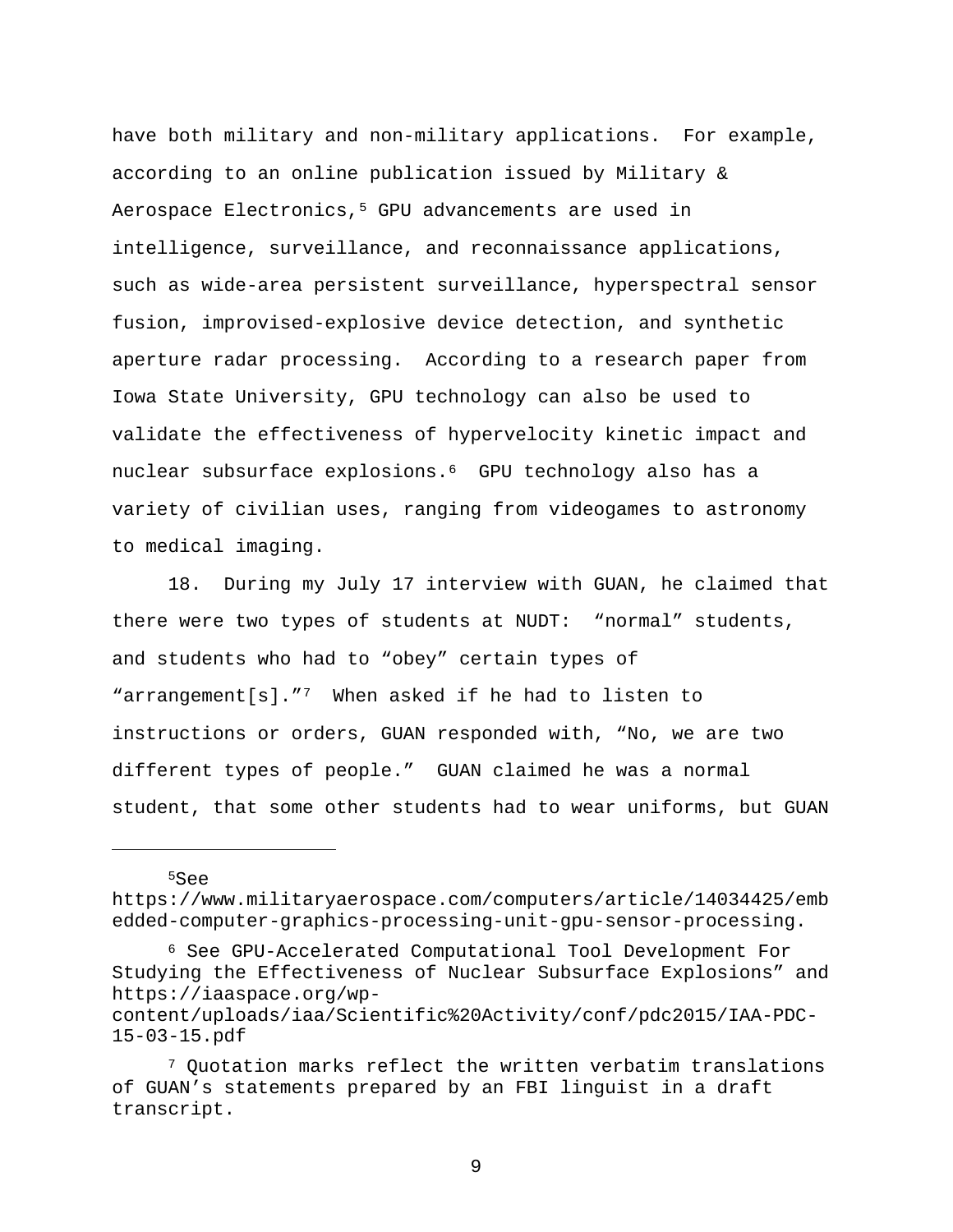wore plain clothes. I understood GUAN to mean that there were two types of students at NUDT: civilian and military.

19. GUAN said he was usually separated from students who wore military uniforms, and that he didn't know if the uniforms were hot because he wore plainclothes. GUAN claimed he didn't know if his professors were military or common people, but also said that some wore military uniforms and some were common people.

20. Later in the interview, GUAN told agents that his academic advisor at NUDT was X.L. and that he met X.L. no more than five times. According to GUAN, X.L. was GUAN's advisor "by name only," but GUAN's real advisor was D.L. GUAN stated that he had never seen X.L. in military uniform and was unsure whether X.L. wore military uniform.

21. When asked if D.L. had worn a military uniform, GUAN responded "probably, I have seen him wear it a couple times." GUAN attempted to clarify by saying, "I guess he is, but I am not sure if he is military or not." GUAN stated he "didn't pay attention" to whether or not D.L.'s uniform had ribbons or rank, but sometimes professors had a 5-point star on their shoulder. GUAN thought they "probably" had military rank.

22. At this point in the interview, I warned GUAN that he "cannot lie to a federal law enforcement officer."<sup>8</sup> After the admonishment, GUAN stated "I told you what I know."

Ĩ.

<sup>8</sup> According to the draft verbatim translation, the FBI linguist translated my warning as, "[h]e forgot to tell you earlier, usually before we started talking, he should have told you that you cannot lie to a federal law enforcement officer."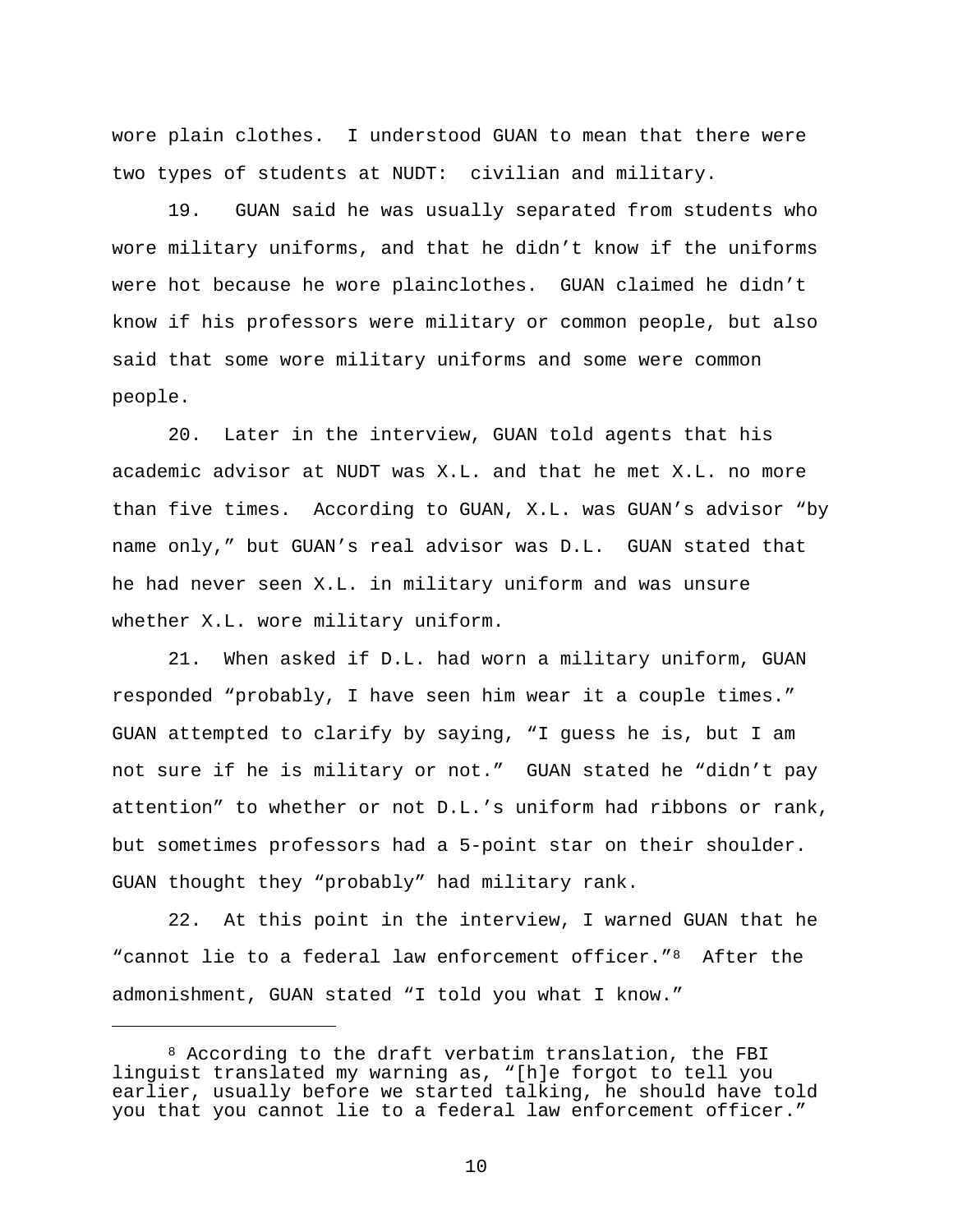23. GUAN also said he did not want to join the military. When GUAN was asked if he was a member of the "cadre," GUAN replied that he was just a "normal student," and asked if people wearing "green clothes" were "cadre."9

24. Despite initially telling FBI agents that he never wore a military uniform, GUAN later changed his response. In particular, when asked twice if photos could be found on the Internet of GUAN in military uniform, GUAN responded "probably not" both times and then said that he was "nervous." After again claiming that the FBI "probably" would not find online photographs of GUAN in military uniform, GUAN ultimately admitted that he did in fact wear a military uniform when he first entered NUDT for "military training."

25. GUAN told agents that, at NUDT, he wore a uniform during military training consisting of "green clothes" with "patterns" for about the first month of school and did a lot of walking, running, and standing.<sup>10</sup>

26. When I asked GUAN if he no longer had to wear a military uniform after the first 15 days of school, GUAN initially said "correct." Later, however, GUAN claimed that he sometimes did wear a military uniform but that the question was hard to answer because he had been in the U.S. for almost two years and he couldn't "remember clearly." GUAN claimed he wore

Ĩ.

<sup>9</sup> Based on my training and experience, I know that Civilian Cadre are uniformed PLA personnel in technical positions.

<sup>10</sup> Based on my training and experience, I know that the types of activities apparently required of GUAN are consistent with basic military training.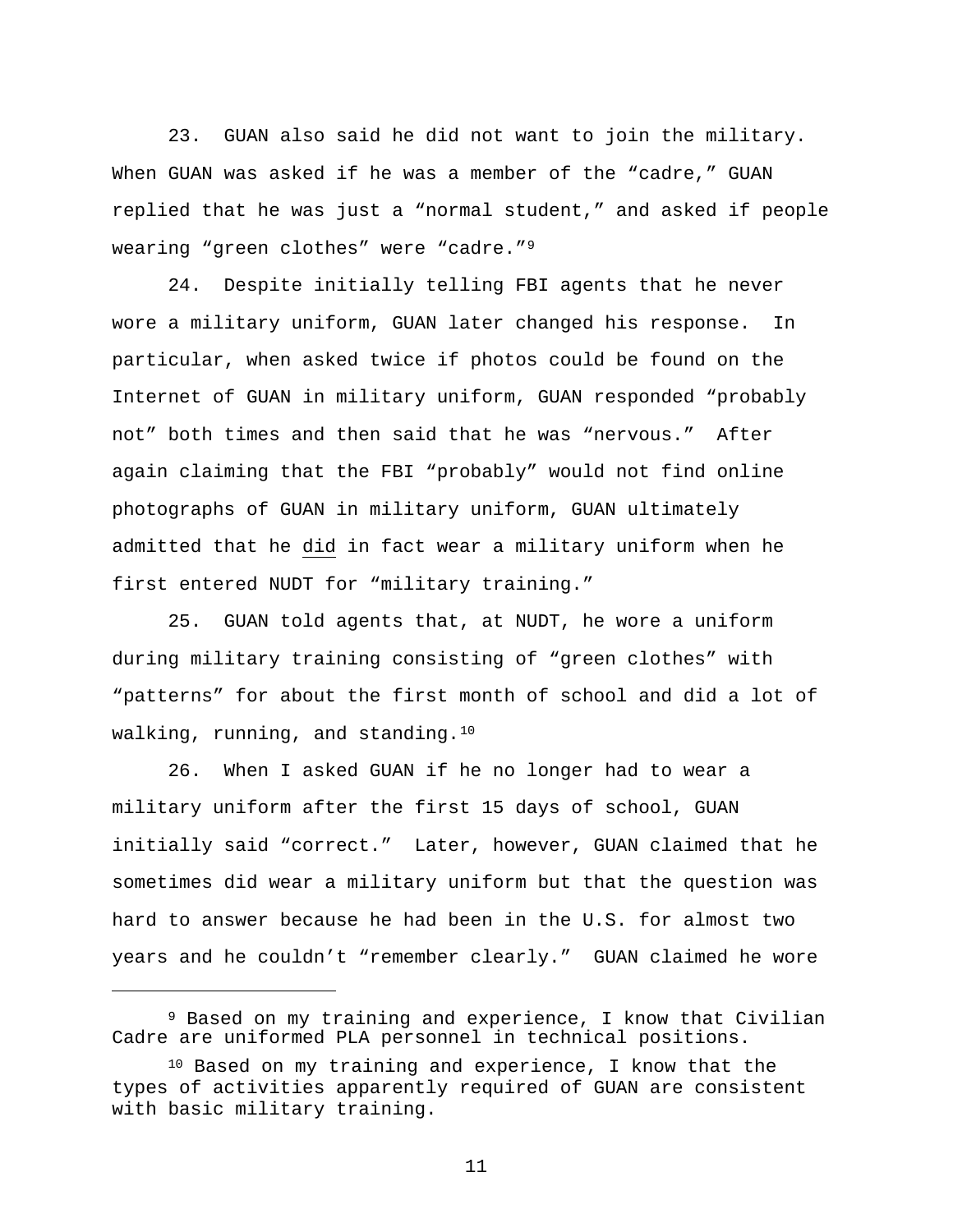a uniform rarely, such as on holidays like the China National Holiday. But GUAN indicated that August  $1$  (PLA Day),  $^{11}$  did not seem to be celebrated "much" at NUDT.

27. According to GUAN, he did not "pay attention" to the uniform but described it as being green and stated they "all have lines" on the shoulder and no stars, "they are the same, not much difference" than military. Stars were for older personnel.

28. When presented with several photos of GUAN's academic advisor – X.L. - in PLA military uniform, including the ones below, GUAN immediately recognized  $X.L.:<sup>12</sup>$ 



Ĩ.



29. GUAN initially said he thought the stars on X.L.'s uniform were his rank, but said he wasn't sure what rank exactly. GUAN then said he "guess[ed]" the two stars on X.L.'s shoulder meant X.L. was a General. GUAN said again the stars on

<sup>&</sup>lt;sup>11</sup> Based on my training and experience, as well as numerous open source web articles (e.g. https://www.chinadaily.com.cn/a/201908/01/WS5d42722ba310cf3e3556 355f.html), I know that the founding of the People's Liberation Army is celebrated annually on August 1st.

<sup>12</sup> Multiple websites in China depict X.L. in PLA uniform. See, e.g., http://szb.jingjiang.gov.cn/art/2012/10/ 15\_9765\_285107.html from 2012, and www.gxbbs.cc/wap/4389-1.html from 2019 (accessed July 22, 2020)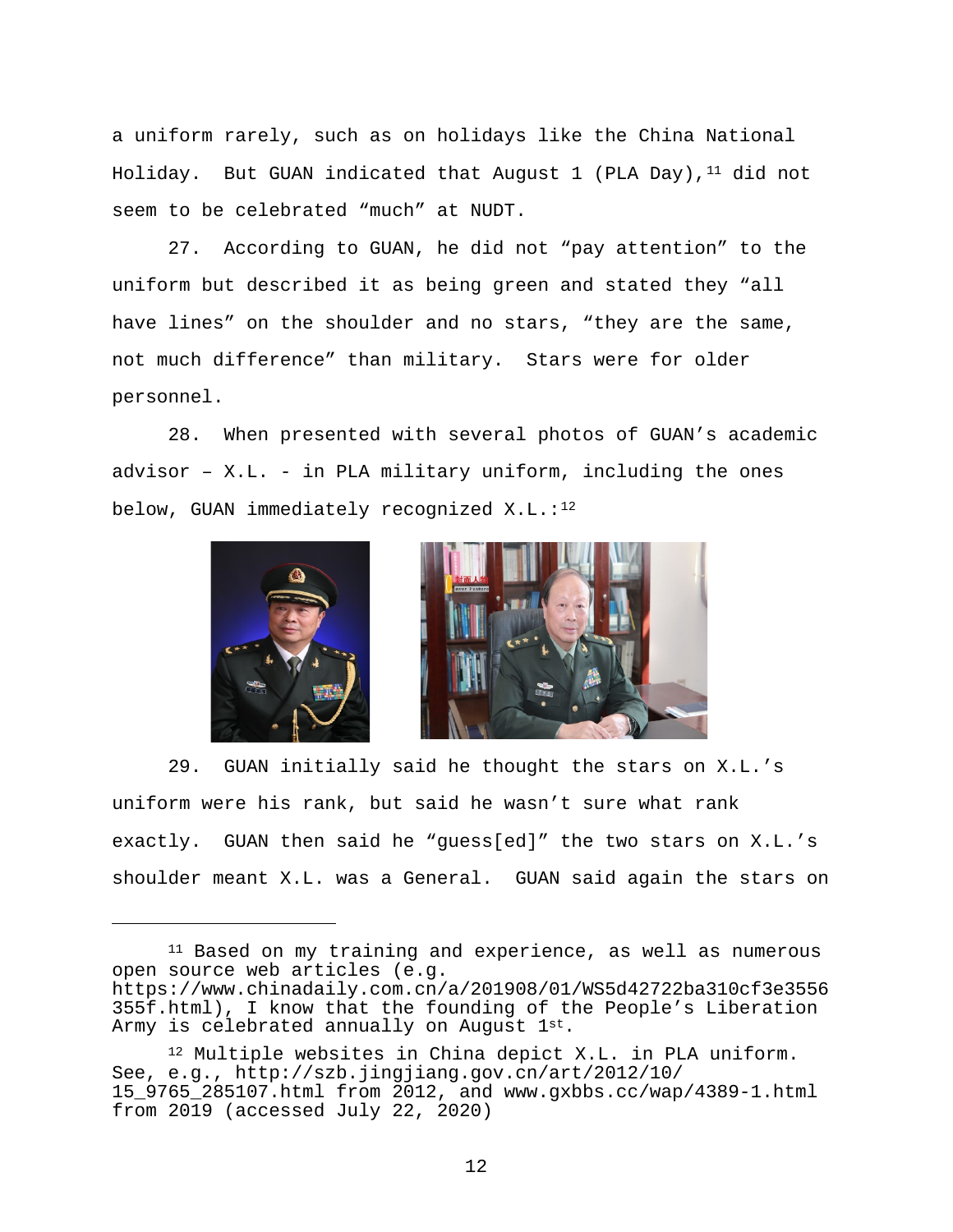X.L.'s shoulder "should be General." He then was more specific and revealed he understood it to be either Lieutenant General or Major General, also referred to as "middle" General.

30. GUAN stated again that X.L. was not his real advisor, that his real advisor was D.L. (who, as noted above, GUAN had already reported "probably" wore a military uniform). X.L., he explained, was retired.

31. According to an archived version of an apparent NUDT alumni website preserved by the Internet Archive, X.L. is an academic at the Chinese Academy of Engineering and an expert in computer science. $13$  X.L. was a researcher of the Galaxy series of giant computers made by NUDT. X.L. has been with NUDT since 1965 and was the president of NUDT's Institute of Computers. In 2006, X.L. became PLA General Armament Department's Science & Technology Committee deputy director. X.L. is a lieutenant general in the PLA and was in charge of successful development of the Galaxy II high speed internet software system. According to the same website, the Galaxy computers have been used in PLA General Staff Department, PLA General Armament Department, Air Force, military weather forecasts, and nuclear technology.

<sup>13</sup>The Internet Archive is a digital library that provides public access to archives of Internet websites, which the library makes accessible through an online portal called the "Wayback Machine." The archived website related to LU is located at the following address:

Ĩ.

https://web.archive.org/web/20120722171731/http://www.lovenudt.c om/detail.asp?fileid=136.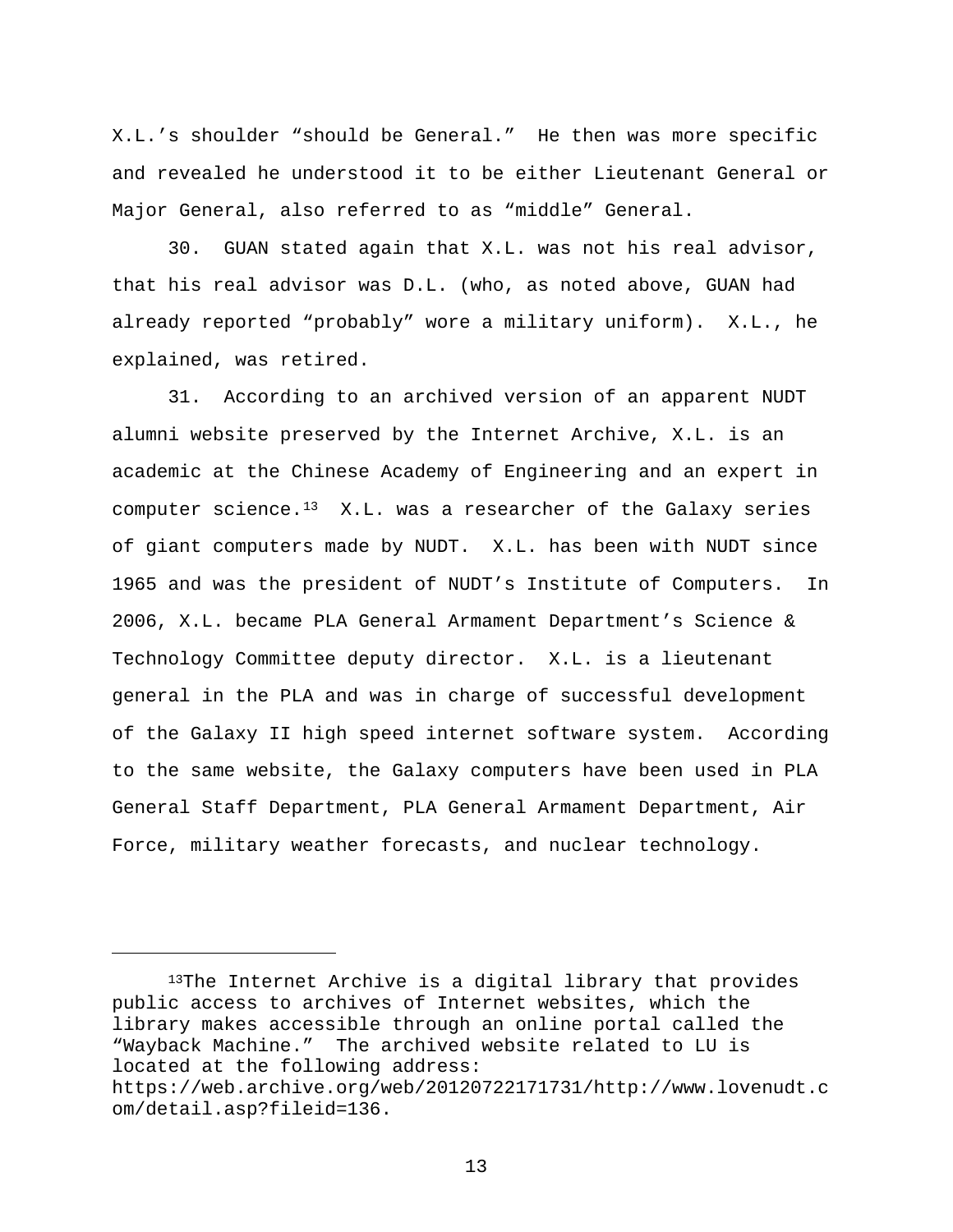## **C. GUAN Conceals His Knowledge of U.S. Government Restrictions on NUDT from the FBI**

32. I also asked GUAN whether he knew that the United States had "denied" NUDT, and whether he knew it was on a U.S. Department of Commerce "list." According to a draft verbatim translation of this portion of the interview, the FBI Linguist translated my question to GUAN as whether he knew that NUDT was "embargoed" by the U.S., meaning whether GUAN knew that it was "prohibit[ed] to sell" items to NUDT. GUAN responded that he was not aware of any such prohibition, and said that he did not follow the U.S. news. Additionally, GUAN said, "I really don't know much about it" and stated he did not "pay much attention to these." GUAN suggested that I search the internet to find out whether NUDT was embargoed.

33. The month before my interview with GUAN, however, emails obtained from Google pursuant to a federal search warrant show that, in fact, GUAN knew NUDT was on a United States "black list." In particular, in an email dated June 18, 2020, GUAN specifically asked the Chinese consulate in Los Angeles about flights back to the PRC given that "[GUAN's] university in China" had been placed on the "so called black list" by the United States and that GUAN's DS-2019 (the Certificate of Eligibility for an Exchange Visitor (J-1) Status) was about to expire.

34. The email address at which GUAN contacted the PRC Consulate in L.A. was "educationsection@gmail.com." In response to GUAN's inquiry, consular employees referred GUAN to the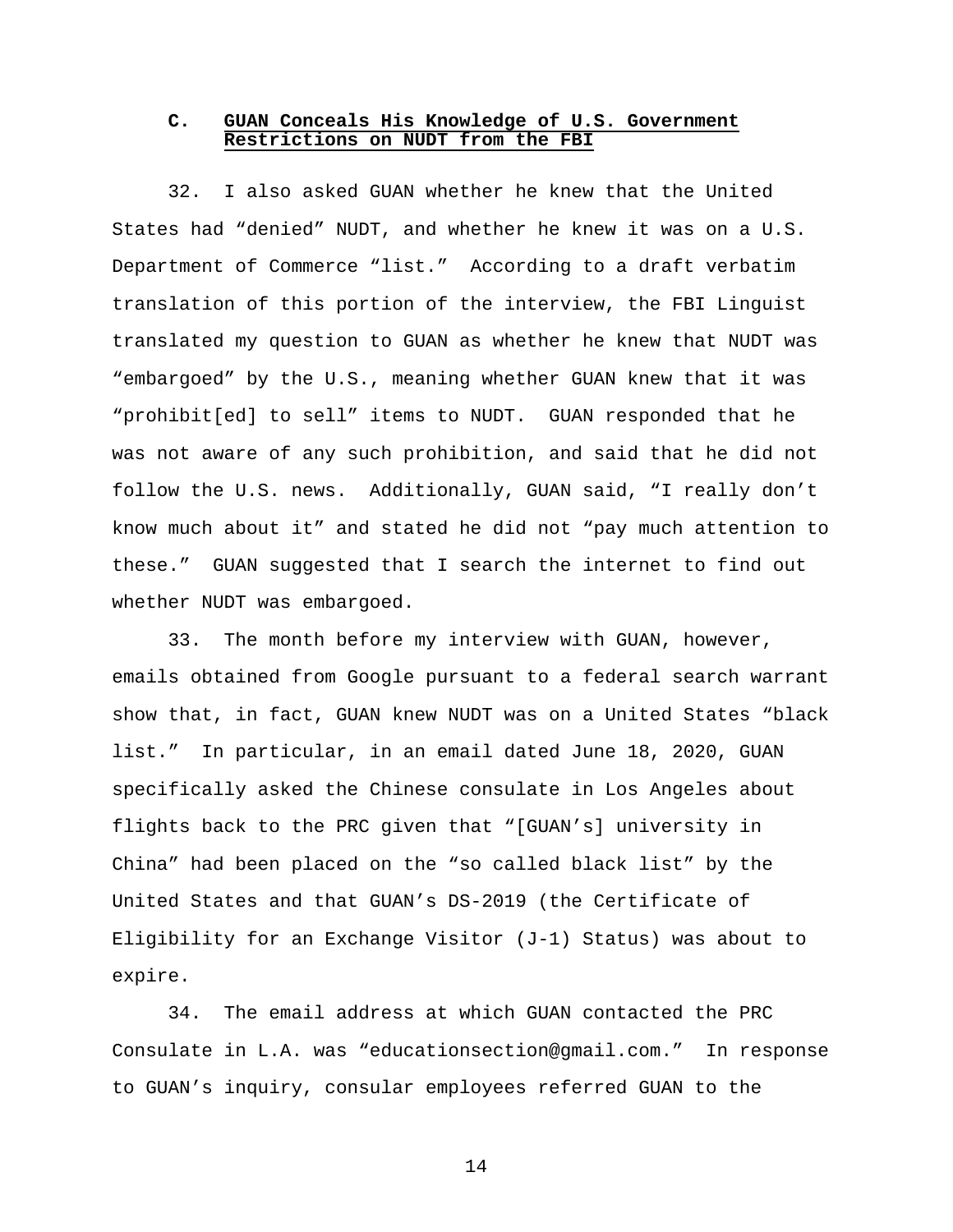Office of Consular Protection and used a signature line that stated in English, "Consulate General of the People's Republic of China in Los Angeles, 433 Shatto Place, Los Angeles, CA 90020."

# **D. GUAN Denies Having Additional Digital Storage Drives in His Apartment**

35. During my interview, I also asked GUAN whether the PRC Consulate ever talked to him about WANG XIN's ("WANG") arrest and whether GUAN was worried about being in the same situation. (Agent's note: On June 11, 2020 WANG was arrested at LAX on charges that he falsely stated on his visa application he was no longer a PLA officer; in fact, WANG allegedly remained a "Level 9" technician in the PLA, employed by a military university lab, at the time he came to study at the University of California – San Francisco).

36. In response to my question, GUAN asked "[w]hy would they talk to me about this" and said that he read about WANG's arrest online. GUAN indicated that he (GUAN) "[s]houldn't be" worried; "isn't he [WANG] a soldier? I am not in the same category as him. Plus, the internet says WANG was stealing information. I am here openly, you can search my stuff."

37. At this point in the interview, I asked GUAN whether I could take his laptop, a Lenovo L450 (the "LENOVO L450") with me to search it offsite and bring it back to GUAN. GUAN told me that I could copy anything I wanted to while at the apartment,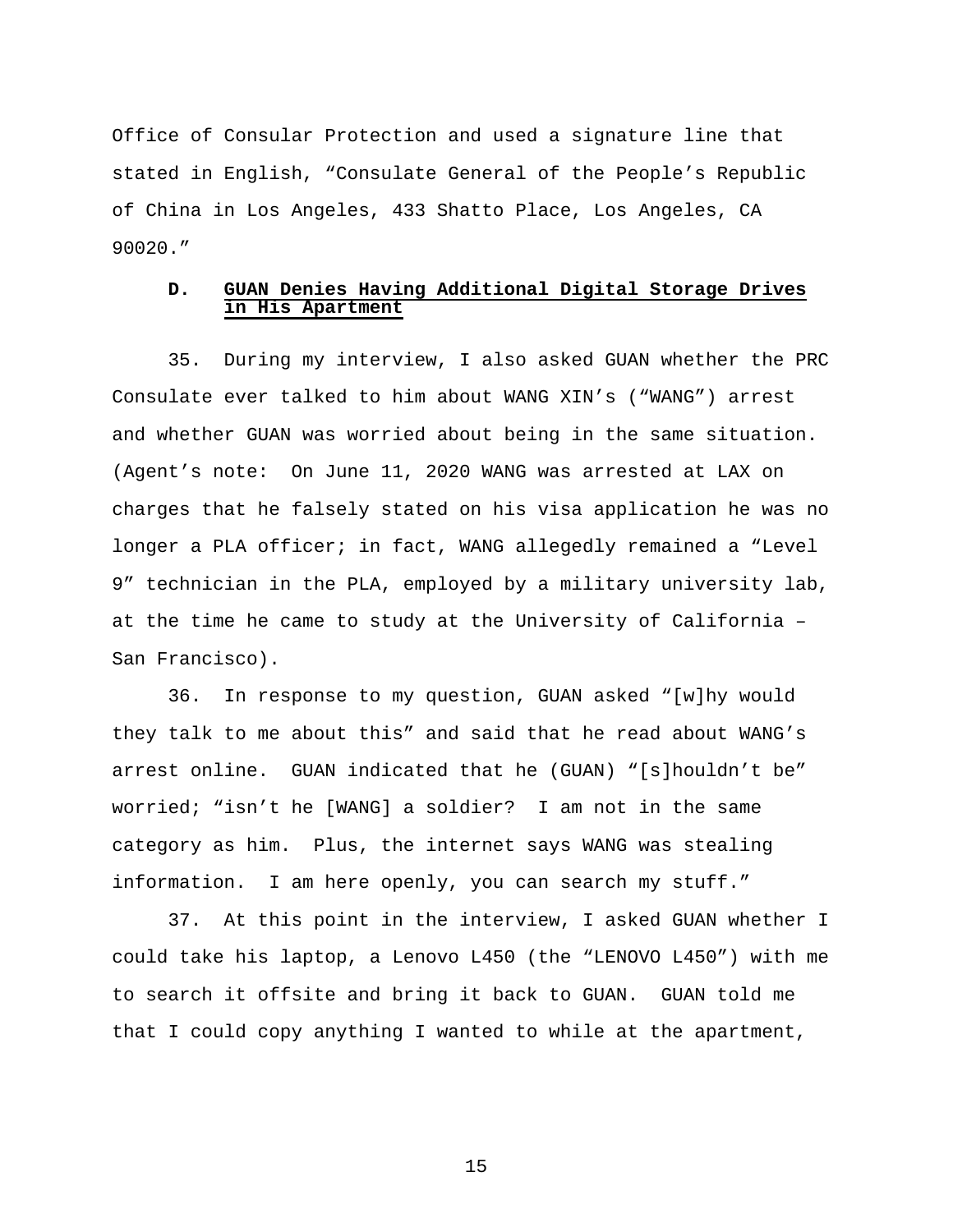but that I could not take the LENOVO L450 with me.<sup>14</sup> GUAN did, however, provide me with permission to take a Huawei phone and an iPhone with me to search them as long as I returned them the following day. GUAN said that in early July, he gave the iPhone to his girlfriend who "formatted" it. GUAN also said he received the Huawei phone from a friend in early July and had "reset" it to protect his friend's personal information.

38. When I began searching the LENOVO L450 in GUAN's presence, I noticed that it looked as though someone recently deleted much of the computer's data. I asked GUAN why his laptop looked so "clean." GUAN said that in early July, he reinstalled the operating system on the LENOVO L450 because it was old and running slow. GUAN said he changed the operating system from Windows to Ubuntu.

39. Toward the end of our interview, GUAN stated "I want to reiterate, I didn't lie, whatever you said, I answered truthfully."

40. The next day, July 18, I returned to GUAN's apartment with the phones that he allowed me to search and conducted another brief, recorded interview with GUAN. During the interview, GUAN consented to a search of his Google drive account, part of which I was able to download from the LENOVO

Ĩ.

<sup>14</sup> FBI personnel did not have the equipment necessary on location to copy the laptop in its entirety.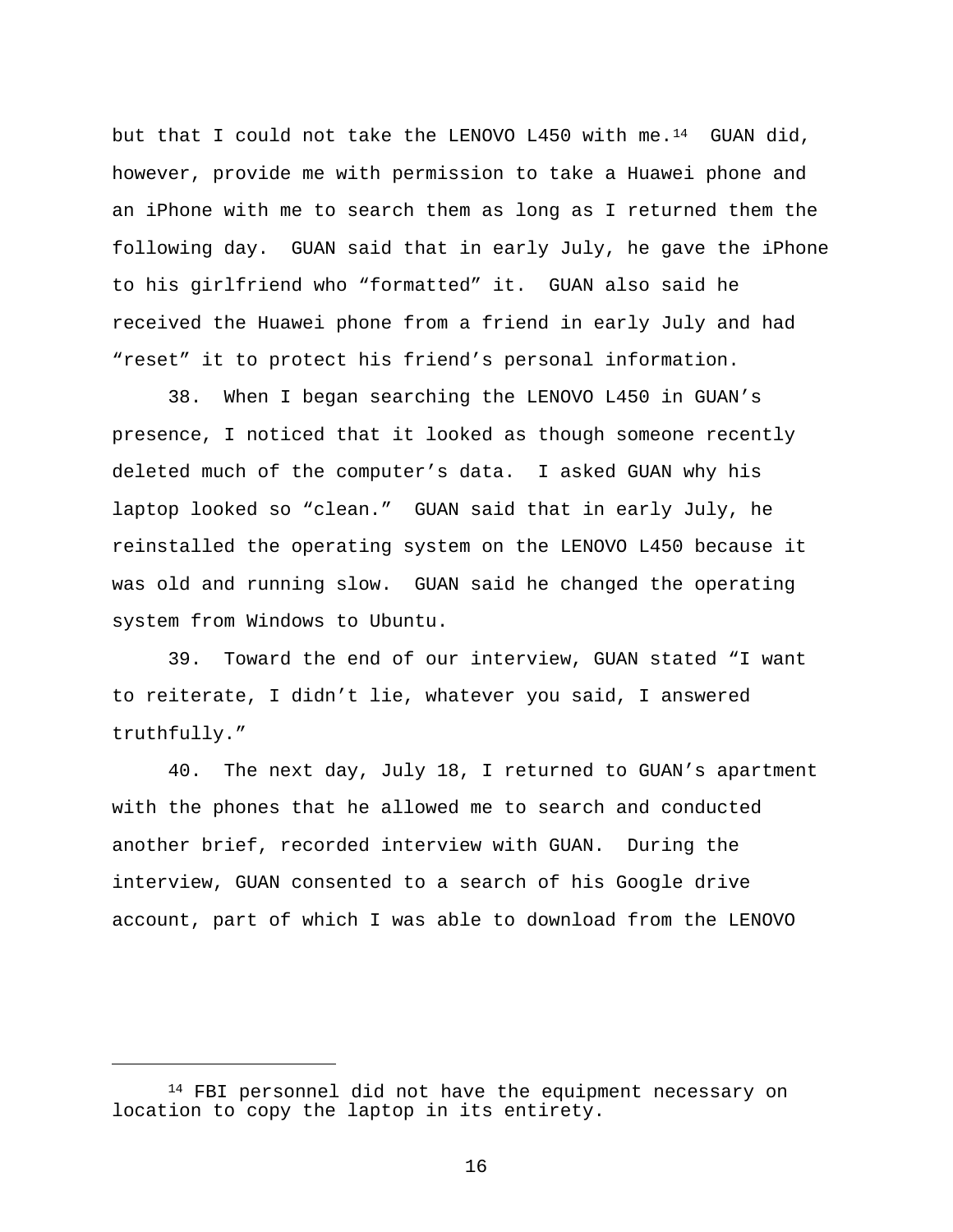L450. I also asked GUAN whether he had "any other thumb drives, or hard drives, or external hard drives?"15

41. In response, GUAN stated "No, usually, basically all of my important information were on this." The FBI linguist also asked GUAN specifically whether he had "any other storage drives anywhere else." GUAN replied, "[n]o, everything is on the computer, the important stuff."

42. When other FBI agents and I searched GUAN's apartment on July 30, 2020 pursuant to a federal search warrant, we discovered the following digital storage drives and devices containing hard drives in the bedroom shared by GUAN and Z.Y. (none of which were disclosed to the FBI by GUAN during his interview):

a. One silver and black four-terabyte external hard drive. An FBI computer analyst later discovered that nearly all of the data on the external hard drive was removed in its entirety on an unknown date before it was searched on July 30.

b. One iPad Air 2. The iPad Air 2 was logged into GUAN's WeChat account and contained photos of a Departure Control Order that the U.S. Department of Homeland Security served on GUAN at LAX on July 19 (as discussed further below). GUAN's WeChat account also "favorited" digital items, including some dated in February of 2017, January of 2020, and March of 2020.

Ĩ.

<sup>15</sup> The FBI linguist translated my question as, "[d]o you have any other drives? Like these . . ."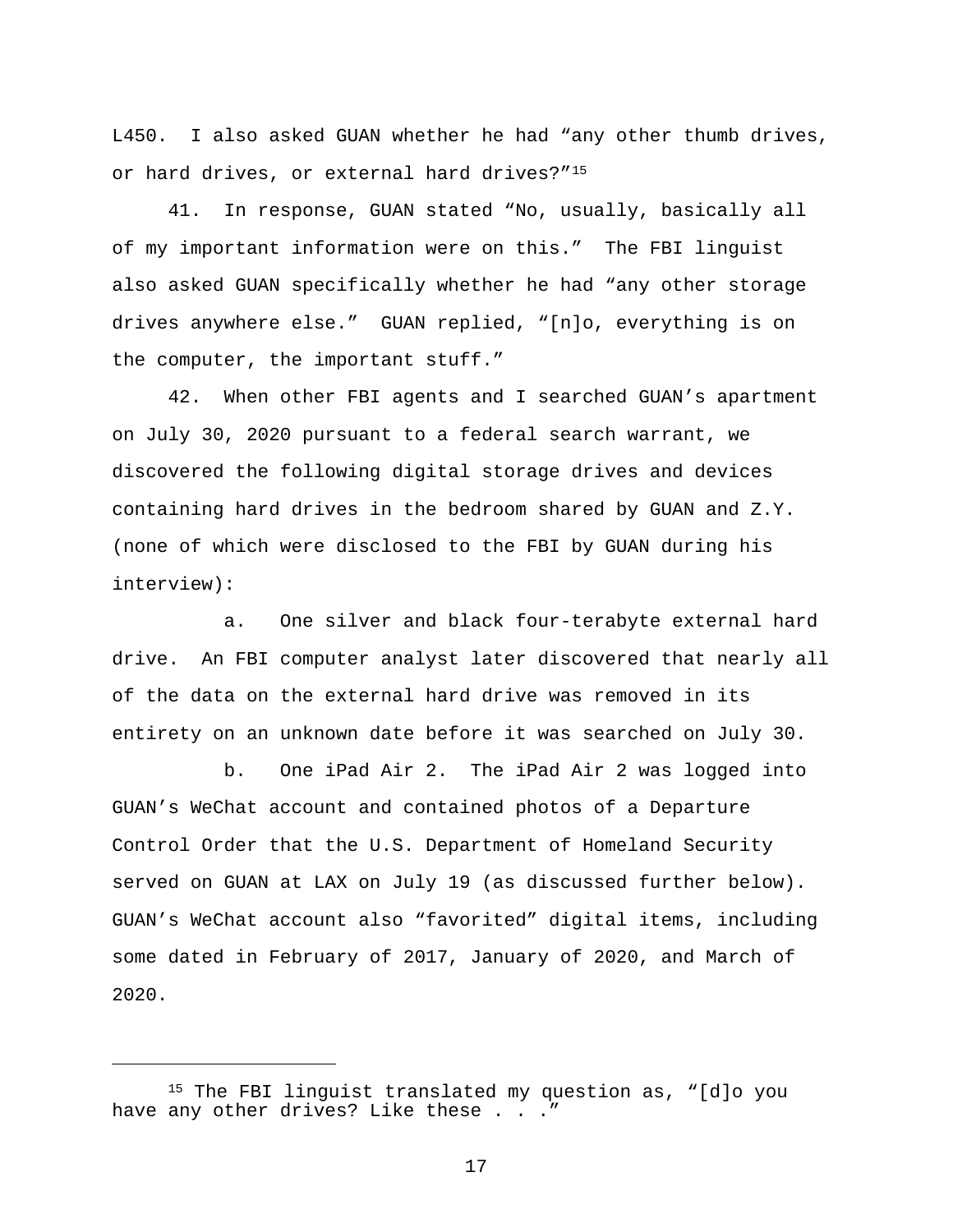c. One USB Storage Drive. The USB drive had some photos and documents that appeared to belong to YANG, but, based on a rough Mandarin-language translation, it also had an application with GUAN's name addressed to the PRC Consulate in Los Angeles seeking a return flight to China on July 2, 2020 (i.e. roughly two weeks before I interviewed GUAN); the document also referenced GUAN's Chinese Scholarship Council number.

d. One MacBook laptop. The MacBook displayed Z.Y.'s name on its screensaver.

43. There were two desks in the room shared by GUAN and Z.Y. The devices above (with the exception of the iPad Air 2) were found on a desk that appeared to be used by Z.Y. The desk that appeared to be used by Z.Y. was wooden and had women's vitamins, a small purse, a number of paper items appearing to belong to Z.Y., and her phone was plugged in and charging on the desk. The desk that appeared to be used by GUAN was white with silver legs, had various photo clippings of GUAN, GUAN's passport, and other paper items appearing to belong to GUAN. The iPad Air 2 was found on the bed in the room.

44. We also found the LENOVO L450 in the living room of the apartment. As detailed further below, on July 25, 2020, several days after the FBI and CBP interviews (but before our search of GUAN's apartment), eyewitnesses and DNA analysis indicate that GUAN threw an irretrievably damaged 2.5 inch hard drive – which is capable of fitting inside the LENOVO L450 into a trash dumpster outside his apartment. FBI personnel seized the damaged hard drive on July 25. At the time of our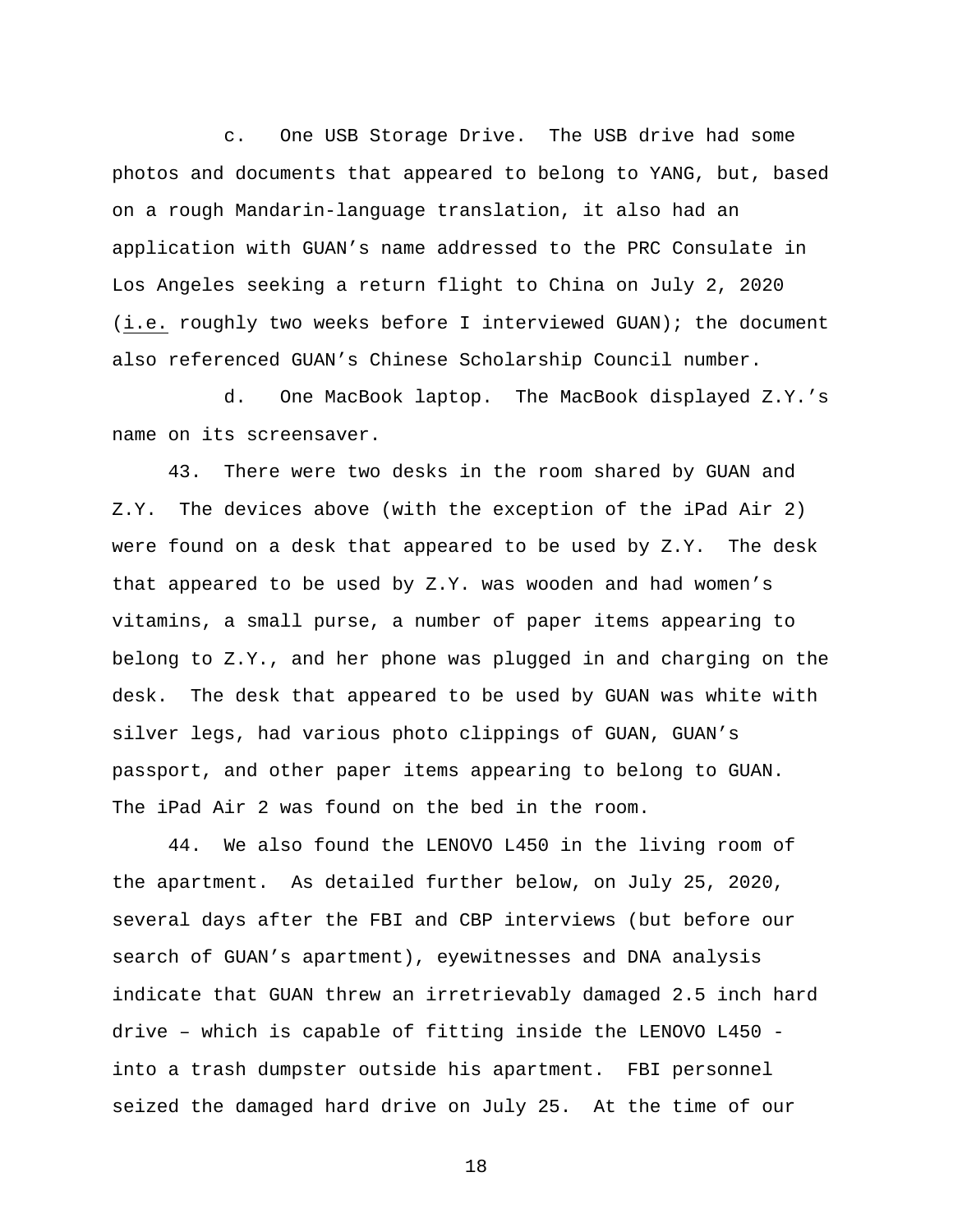search on July 30, the LENOVO L450 had a different, functioning 2.5 inch Seagate Laptop Thin SSHD installed inside of it.

# **E. GUAN Falsely Tells CBP He Never Had Contact with the Chinese Consulate**

45. Based on my review of a CBP incident log report regarding an interview of GUAN at LAX, I know the following:

a. On July 19, 2020, GUAN attempted to board a Xiamen Airlines flight from LAX to Xiamen. GUAN was interviewed by three CBP officers, two of whom are fluent in Mandarin and provided translation assistance. GUAN provided the LENOVO L45016 and his Huawei phone to CBP for inspection. CBP officers asked GUAN if at any point during his stay in the United States he had contact with anyone from the Chinese Embassy or Chinese consulate. GUAN stated that he had not.

46. GUAN's statement to CBP that he never had contact with the Chinese Embassy or Chinese consulate was false. In fact, Google records obtained pursuant to a federal search warrant show that GUAN exchanged multiple emails with the Chinese consulate in Los Angeles and the PRC Embassy in Washington D.C. in June and July of 2020. For instance, as detailed above, on June 18, 2020, GUAN emailed the PRC Consulate in Los Angeles<sup>17</sup>

Ĩ.

<sup>16</sup> A CBP report describes the laptop as a "Lenovo T450," which I believe is a typographical error because I know that GUAN owns a Lenovo L450, despite Lenovo having a model T450.

<sup>&</sup>lt;sup>17</sup> The email address at which GUAN contacted the PRC Consulate in L.A. was "educationsection@gmail.com." In responses to GUAN, consular employees used a signature line that stated in English, "Consulate General of the People's Republic of China in Employees also used a signature block that stated, "Office of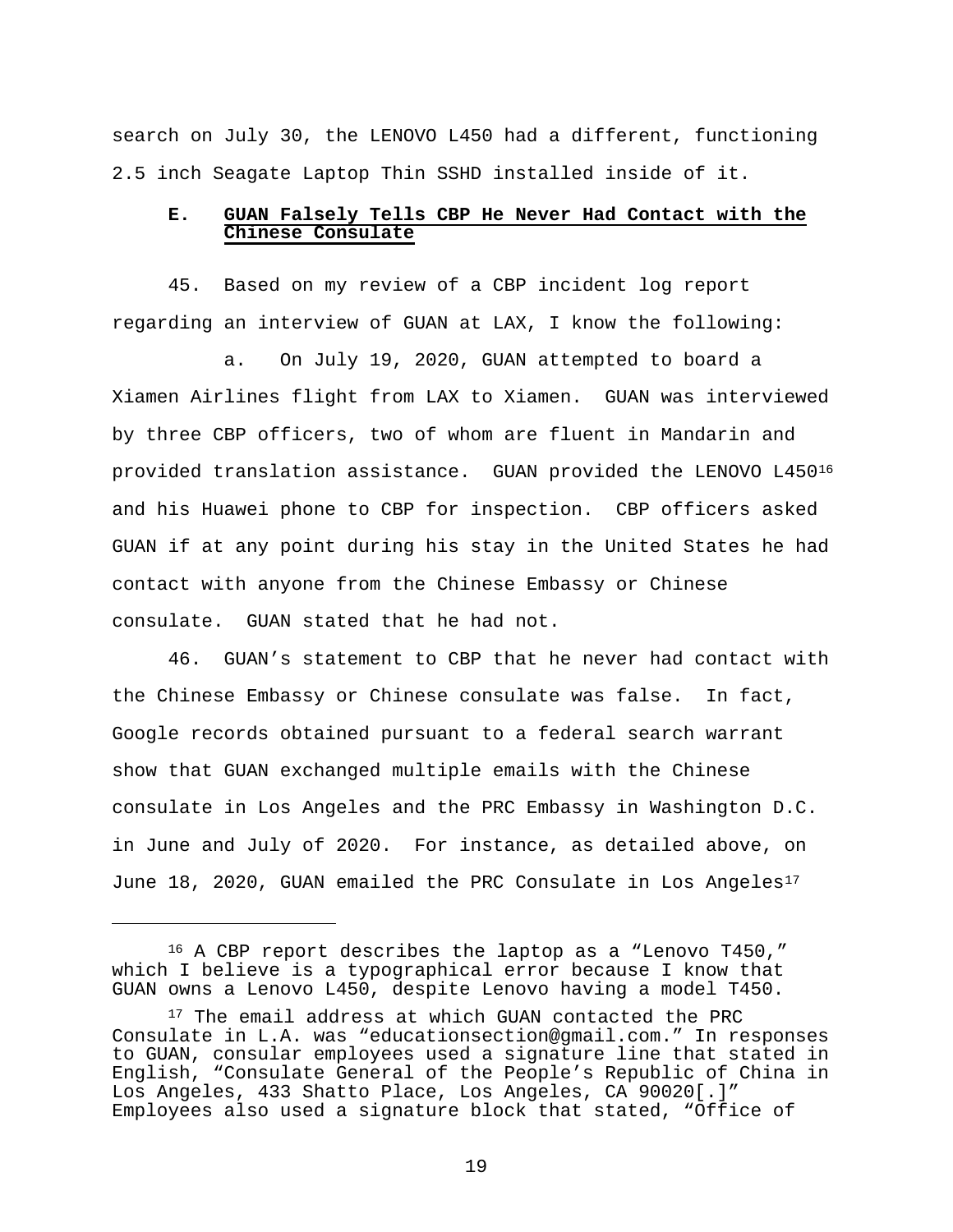about the fact his "university in China" had been placed on the "so called black list" by the U.S. government, and GUAN inquired about flights back to China. GUAN also emailed the Chinese consulate on June 16, 2020 to ask about his options for flights back to China because his July 2nd flight was cancelled. In addition, on June 18, 2020 GUAN emailed the PRC Embassy in Washington  $D.C.18$  and asked whether the Embassy was organizing a charter flight, and if they were, how he could get a ticket for it. On June 24, 2020, GUAN again emailed the Embassy to ask if there was a charter flight scheduled.

47. Records obtained from GUAN's Huawei phone also show that he saved the consulate's phone number in his contacts as "LA Consulate." GUAN's iCloud account also showed that he had previously saved a total of three different phone numbers for the PRC Consulate in Los Angeles.

48. In addition, Lyft receipts emailed to GUAN's girlfriend, Z.Y., (with whom GUAN lived at an apartment in Irvine) show that Z.Y. took a Lyft from their Irvine apartment to a street address across from the Chinese consulate in Los Angeles at 12:12 p.m. on July 8, 2020.

 $2.0$ 

Ĩ. Consular Protection and Overseas Chinese Affairs, Consulate General of the P.R. China in Los Angeles."

 $18$  The email address at which GUAN contacted the PRC Embassy in Washington D.C. was "admin@sino-education.org." PRC Embassy employees responded to GUAN's emails with a signature lined that stated in English, "The Office of Educational Affairs of the Chinese Embassy, 2600 Tilden Street, N.W., Washington, D.C. 2008."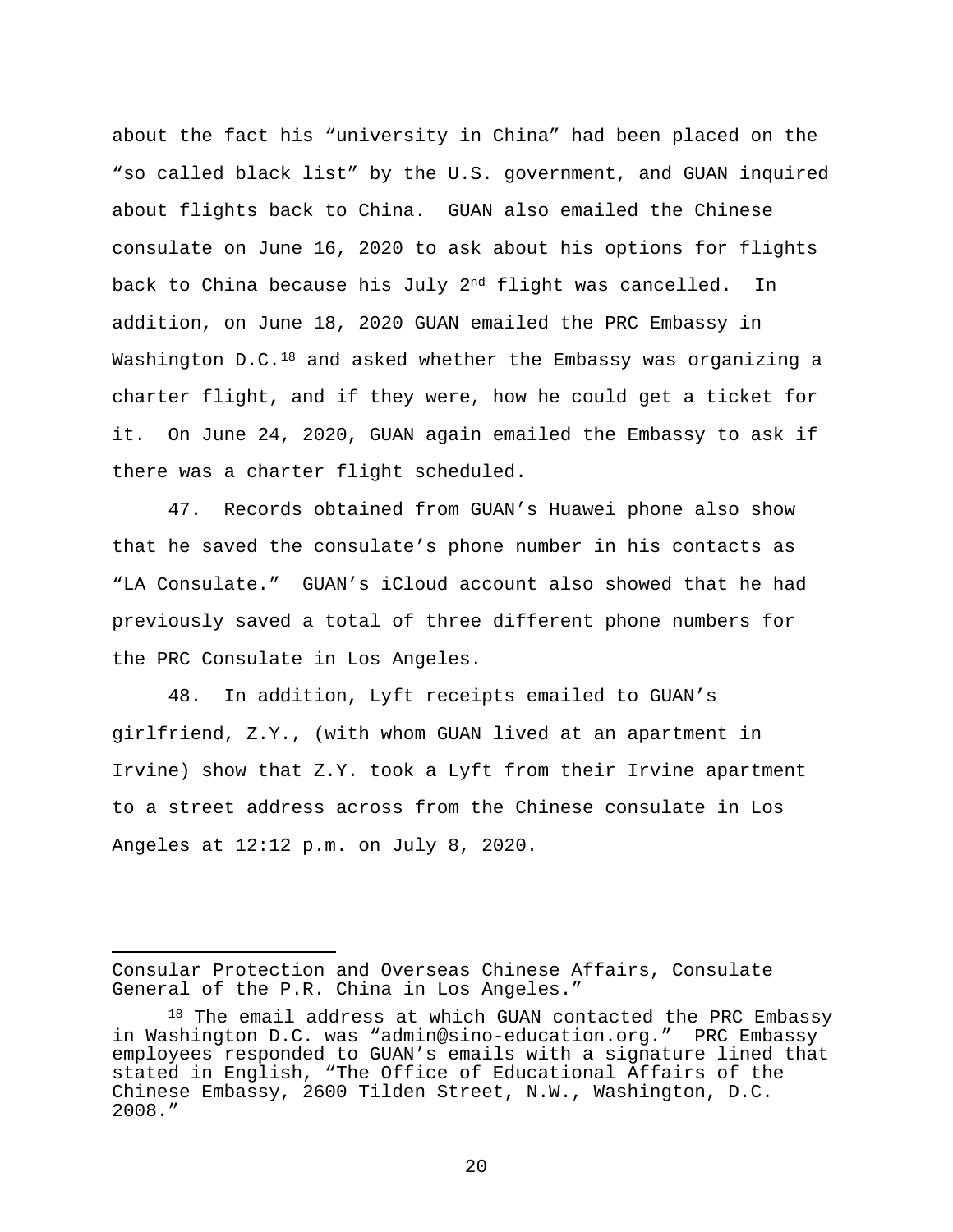49. Z.Y. was picked up from across the street from the Chinese consulate approximately three hours later, at 2:56 p.m. Digital maps provided to me by an FBI Operational Support Technician showing the distance between GUAN and Z.Y.'s apartment and the drop off location (according to Z.Y.'s Lyft receipt) relative to the location of the Chinese consulate are below:



50. Throughout July and August of 2020, FBI employees witnessed GUAN and Z.Y. repeatedly share what appear to be rideshare cars (e.g. those operated by Uber and Lyft). In addition, as noted above, in contrast to what GUAN told CBP officers when he was attempting to leave the country, during his recorded FBI interview on July 17, GUAN admitted traveling to the Chinese consulate in early July.

51. At the conclusion of GUAN's interview with CBP officers at LAX, GUAN (who is in the United States temporarily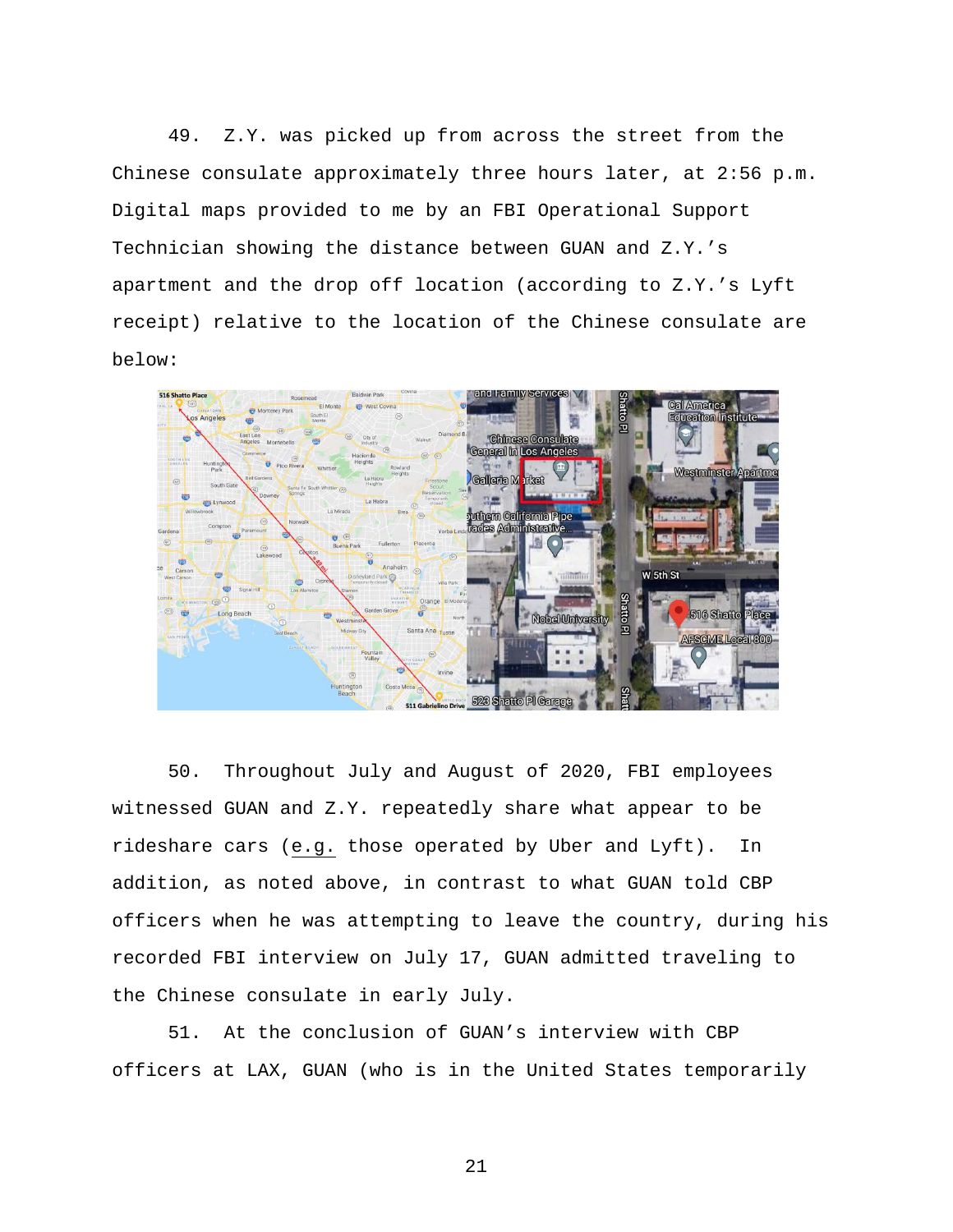pursuant to a visa, as noted above) was served with a Departure Control Order pursuant to 8 C.F.R. § 215. The Order stated that CBP determined that GUAN's departure would be prejudicial to the interests of the United States. The Order informed GUAN that he had a right to contest the Order in a hearing and warned GUAN that he could be "required . . . to submit for official inspection all documents, articles, and other property in his possession which are being removed from the United States upon, or in connection with," his departure. Before GUAN left the airport, federal agents from the Department of Homeland Security also spoke with GUAN and asked him if he wanted to take the opportunity to explain his side of things; the agents and GUAN discussed the fact that multiple federal agencies spoke or wanted to speak to GUAN, including the FBI.

## **F. After Being Denied Exit from the U.S., GUAN Appears to Throw a Destroyed Hard Drive into a Trash Dumpster Outside His Apartment**

52. Following GUAN's interviews at LAX, GUAN left the airport and returned to his apartment in Irvine on July 19, 2020. On July 25, 2020, FBI employees witnessed GUAN leave his apartment unit (with nothing in his hands) and walk in a circuitous fashion around the outside of the building. Eventually, GUAN appeared to reach into his sock and throw a small item into a trash dumpster outside the apartment. Z.Y. was standing some distance away from GUAN as he walked toward the dumpster, and Z.Y. appeared to be looking around the parking lot.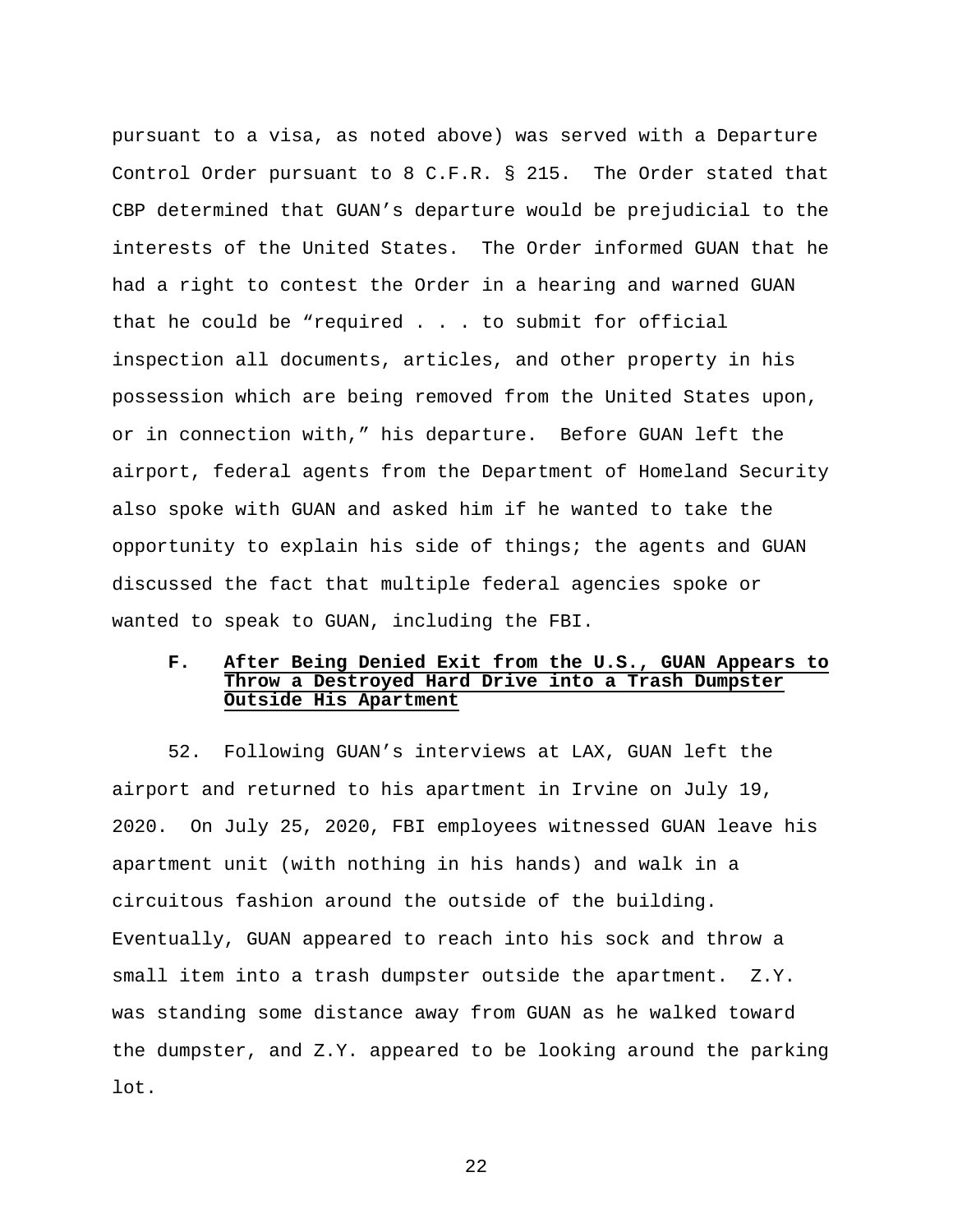53. After GUAN and Z.Y. returned inside the apartment, FBI employees examined the dumpster. Inside, they saw a small hard drive next to a napkin surrounded by a few kitchen-sized trash bags. On July 25, 2020, FBI employees photographed the hard drive as it appeared in the dumpster and seized the hard drive as evidence:



## **G. FBI Analysis Shows that GUAN Likely Contributed DNA to the Damaged Hard Drive, which Fits the LENOVO L450**

54. As noted above, on July 30, 2020, FBI agents executed a search of GUAN's apartment pursuant to a warrant issued by a United States Magistrate Judge. Only Z.Y. and M.Z. (GUAN and Z.Y.'s roommate) were inside the apartment. As soon as the other FBI agents and I arrived outside GUAN's building, GUAN –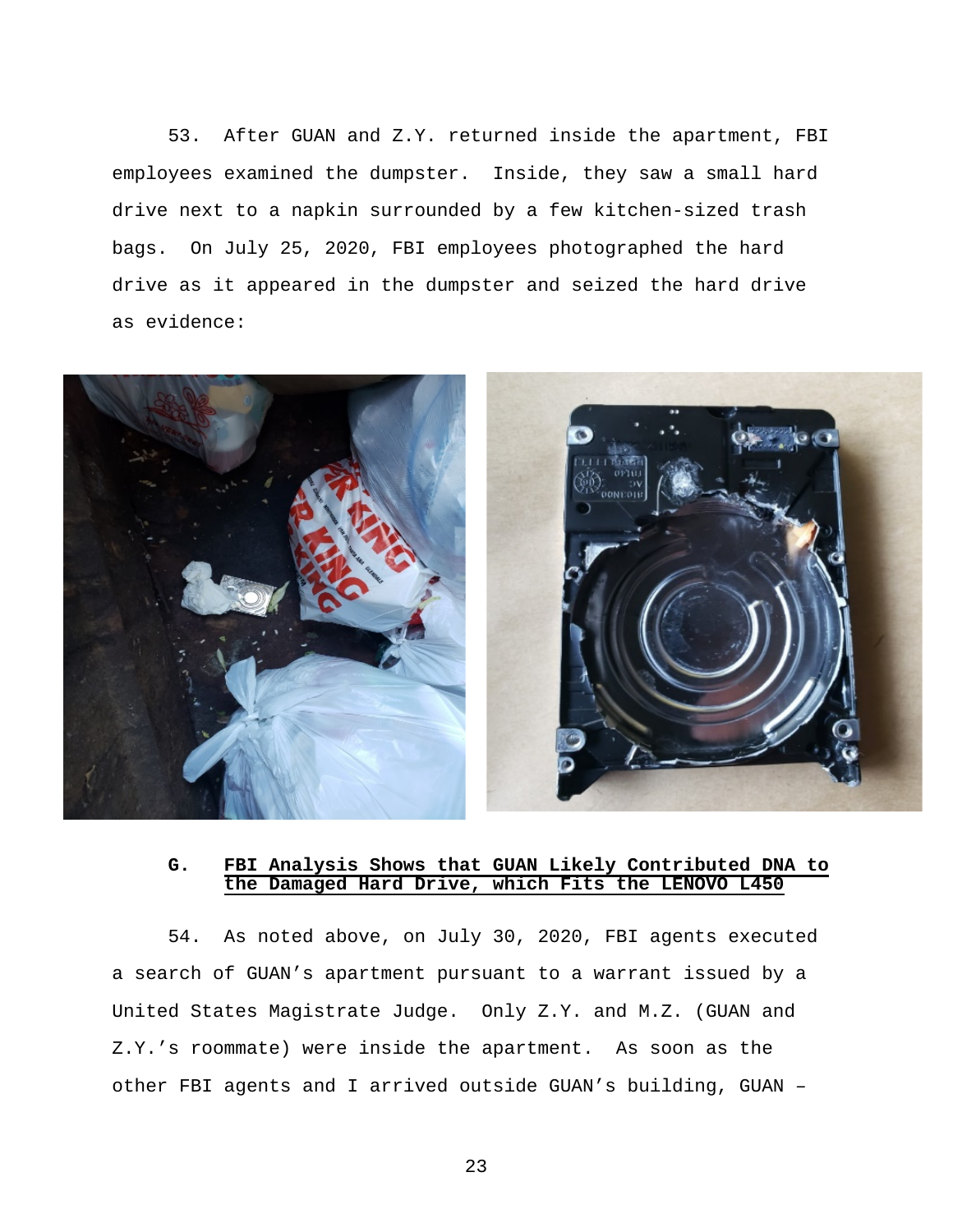who was doing laundry in a common space outside of his unit across the street – briskly walked toward the nearby U.C. Irvine campus when he saw the FBI team arrive. Agents – who also had a warrant to search GUAN's person - followed GUAN but were unable to locate him that night.

55. During our search of GUAN's apartment, we recovered (among other items) the LENOVO L450, as noted above. Based on my review of the internal components of the laptop with a member of the FBI Computer Analysis Response Team, I know it has a 2.5 inch internal hard drive, the same type of hard drive FBI personnel retrieved from the dumpster on July 25, 2020.

56. Additionally, based on my review of emails obtained pursuant to a federal search warrant, I know that Z.Y. received an email about rating her transaction from a vendor on Amazon indicating that sometime before July 15, 2020, Z.Y. bought a 2.5 inch internal hard drive. That same type of hard drive is currently installed in the LENOVO L450.

57. I sent the hard drive retrieved by FBI personnel and the LENOVO L450 to an FBI laboratory for DNA analysis on August 5, 2020. The hard drive recovered from the dumpster and the LENOVO L450 were swabbed to determine if DNA was present.

57. On August 21, 2020, I obtained a federal search warrant for buccal samples to create DNA exemplars for GUAN and Z.Y. to compare with the DNA samples recovered from the hard drive and laptop described above. On August 22, 2020, the samples from GUAN and Z.Y. were sent to the FBI DNA laboratory in Quantico, Virginia, for comparison. According to the FBI

 $2.4$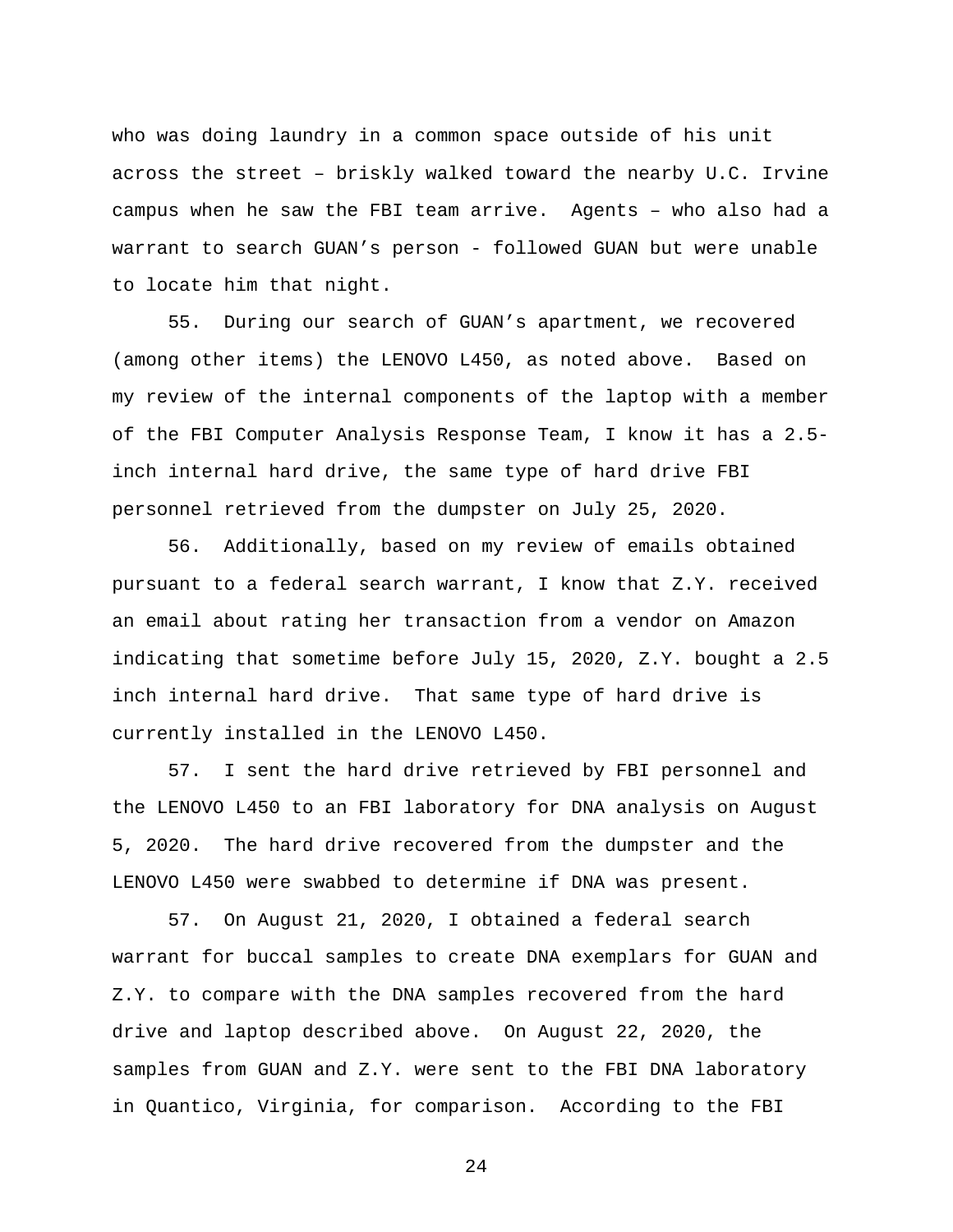laboratory's report dated August 24, 2020, male and female DNA was found on the LENOVO L450, and there is "very strong support" to include both GUAN and Z.Y. as contributors of DNA to the LENOVO L450. In particular, the "likelihood ratio"19 for GUAN on the exterior of the LENOVO L450 is "78 septillion," meaning it is 78 septillion times more likely that GUAN and an unknown source contributed DNA to the laptop than if two unknown sources contributed to the laptop.

58. According the report, the damaged hard drive contained male DNA and was interpreted as originating from two individuals, although "[t]he presence of male DNA in a mixture may limit the ability to determine if female DNA is also present in that mixture." While there was limited support for excluding Z.Y.'s DNA from the hard drive, it is 60 times more likely that GUAN and an unknown, unrelated person are contributors than if two unknown, unrelated people are contributors. Thus, the report concludes that there is "limited support" for including GUAN as a contributor of DNA to the damaged hard drive.

#### **H. The Hard Drive was Intentionally Destroyed**

Ĩ.

58. Based on my conversations with an FBI Computer Scientist, I know that the hard drive seized by FBI employees on July 25 was irreparably damaged and that all previous data associated with the hard drive appears to have been removed

<sup>19</sup> The likelihood ratio is a statistical approach that compares the probabilities of observing the DNA results under two alternative propositions. Calculations were performed using the African American, Caucasian, Southeastern Hispanic, and Southwestern Hispanic populations. The lowest calculated likelihood ratio is reported.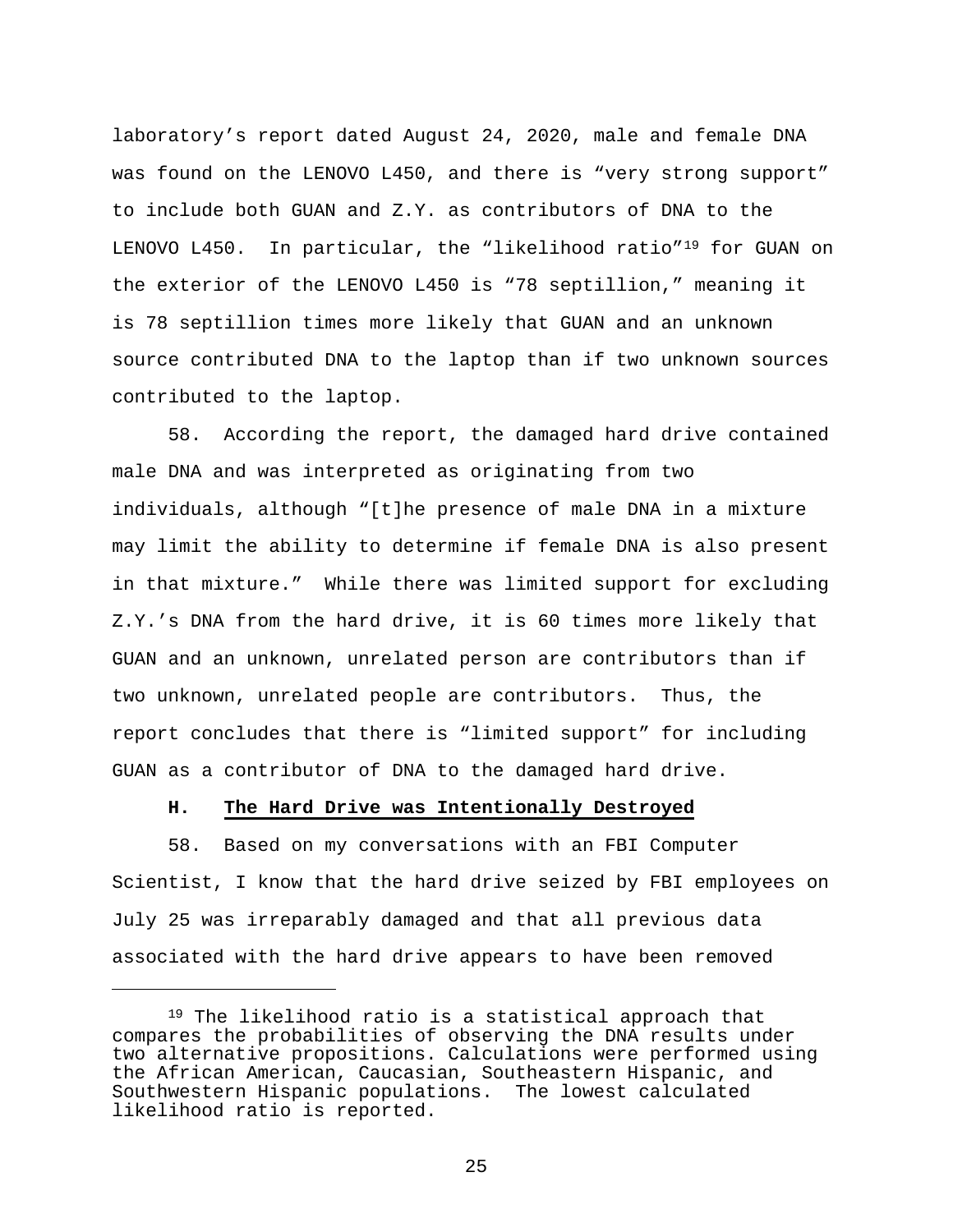deliberately and by force. In particular, the FBI Computer Scientist told me the following:

a. In order to access this type of hard drive's platters, which stored the hard drive's data, the platters must be accessed from the top of the hard drive chassis, rather than by force through the bottom of the hard drive chassis. The top of the hard drive chassis had "torx" screws to remove the cover, which would provide access to the hard drive's platters.

b. In this case, the top of the recovered hard drive still had all of the torx screws in place, with one appearing to be stripped. The printed circuit board ("PCB") on the bottom of the hard drive was removed by force, leaving only a small portion of it attached to the PCB connection point. The connection point on the bottom still had the torx screws in place, indicating that whoever destroyed the hard drive did not have access to the correct torx screw driver or was in a circumstance that did not allow for it.

c. After removing the PCB, whoever destroyed the hard drive would have gained access to the platters and spindle by forcefully prying, cutting, or breaking the aluminum casing. The platters were then removed, which could have been easily shattered. There would be no data left on the recovered hard drive. Additionally, the label on the top of the hard drive was removed, which would have had the product information. The label is typically not removed by hard drive technicians, because it is a quality control measure. Hard drive technicians normally access the screws under the part sticker by puncturing